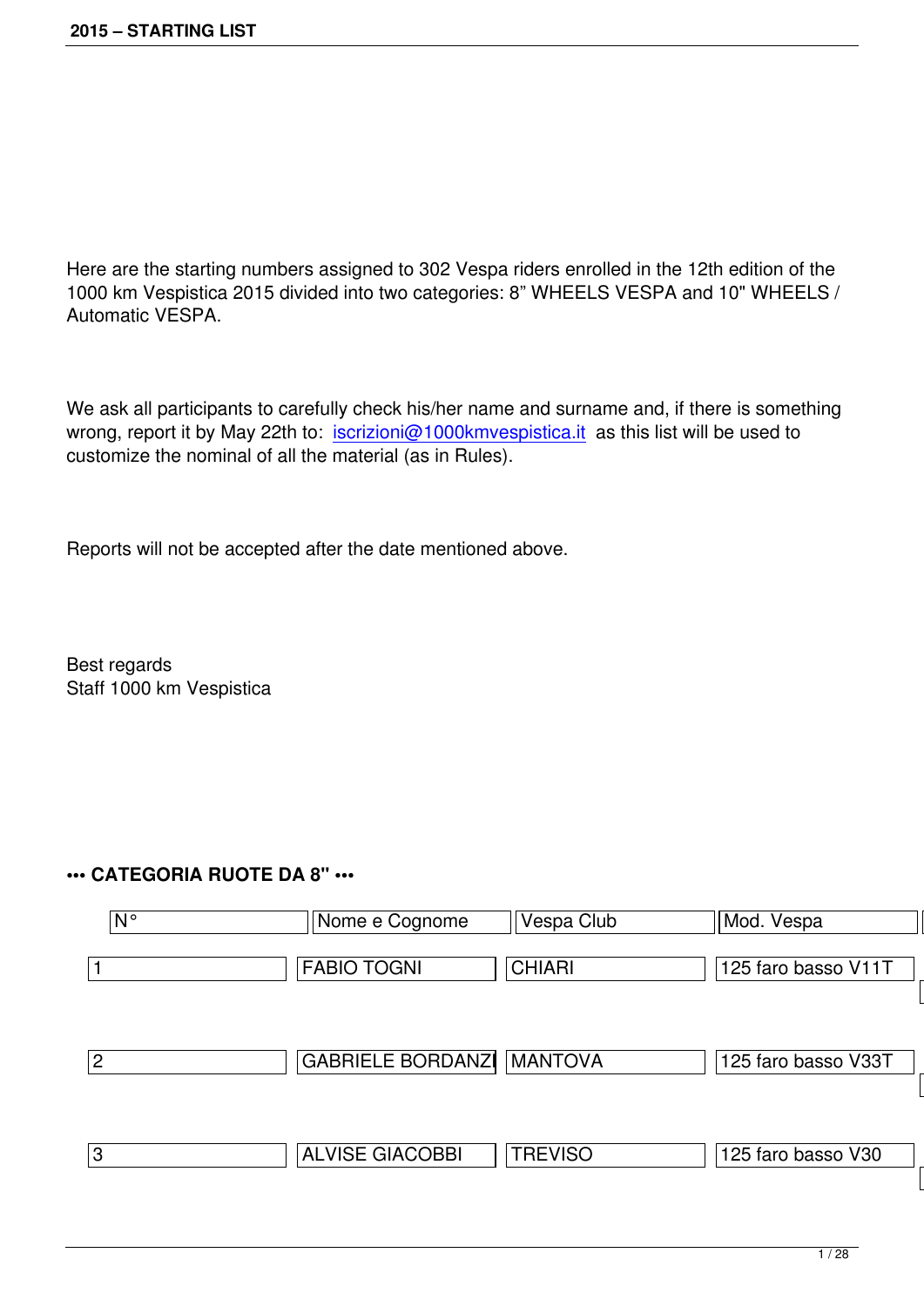| 4  | <b>LUIGI MONTINI</b>        | <b>CHIARI</b>  | 125 faro basso VM1T    |
|----|-----------------------------|----------------|------------------------|
| 5  | <b>MAURIZIO NORBIS</b>      | <b>CHIARI</b>  | 125 faro basso V33T    |
| 6  | <b>CRISTIAN SABBADINI</b>   | <b>CHIARI</b>  | 125 faro basso VM1T    |
| 7  | NICOLA SECCHI               | <b>CHIARI</b>  | 125 faro basso VN2T    |
| 8  | <b>GIANLUIGI VEZZOLI</b>    | <b>CHIARI</b>  | 125 faro basso VM2T 12 |
| 9  | <b>PAOLO METELLI</b>        | <b>CHIARI</b>  | <b>150 VBA1T</b>       |
| 10 | MASSIMILIANO BERTO MANTOVA  |                | 125 faro basso V31T    |
| 11 | <b>SIMONE ZAVATTI</b>       | <b>MANTOVA</b> | 125 faro basso VN1T    |
| 12 | FERDINANDO BARILLA MANTOVA  |                | 125 faro basso VM2T    |
| 13 | NICOLA MALAGUTI             | <b>MANTOVA</b> | 125 faro basso VN2T    |
| 14 | GIANCARLO GIUBELL   MANTOVA |                | 125 faro basso VM2T    |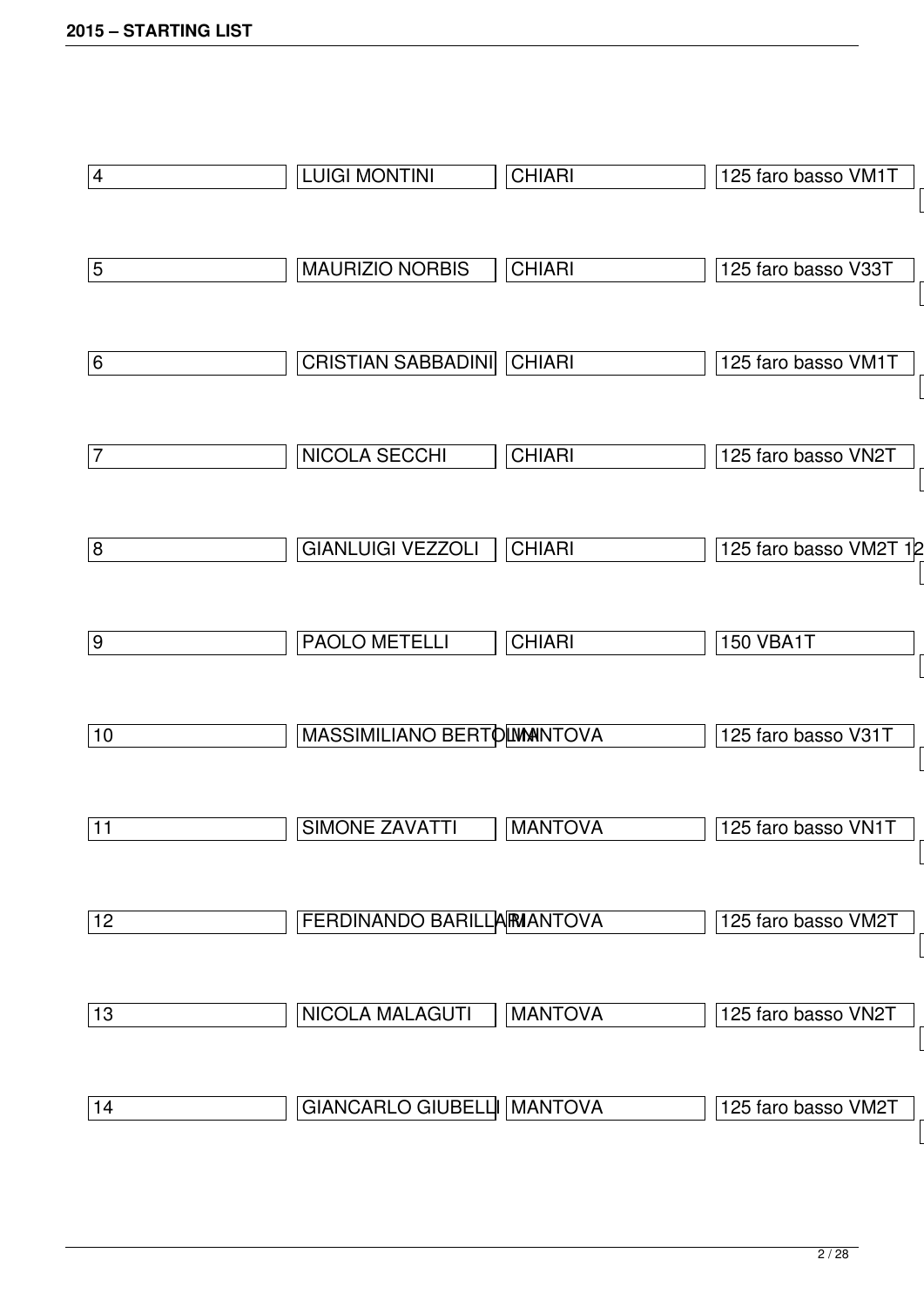| 15 | <b>LUCA DELFINI</b>               | <b>MANTOVA</b>       | 125 faro basso VN2T |
|----|-----------------------------------|----------------------|---------------------|
|    |                                   |                      |                     |
| 16 | ANGELO PELLIZZATO                 | <b>MANTOVA</b>       | <b>150 VBB2</b>     |
|    |                                   |                      |                     |
| 17 | <b>OLIVO GIACOMIN</b>             | <b>TREVISO</b>       | 125 faro basso VN2  |
|    |                                   |                      |                     |
| 18 | <b>PAOLO POSSAMAI</b>             | <b>TREVISO</b>       | 125 faro basso V30  |
|    |                                   |                      |                     |
| 19 | <b>BART BERGANS</b>               | <b>ANTWERPEN (B)</b> | 125 faro basso VN2T |
|    |                                   |                      |                     |
| 20 | <b>MARIO ZAMBONINI</b>            | GENK(B)              | 125 faro basso V30  |
|    |                                   |                      |                     |
| 21 | MASSIMO MARCHETTOARZIGNANO        |                      | 125 faro basso      |
|    |                                   |                      |                     |
| 22 | PIER FABRIZIO DONAD BERGAMO       |                      | 125 faro basso VMT1 |
|    |                                   |                      |                     |
| 23 | <b>PATRIK ROSSI</b>               | <b>DOMODOSSOLA</b>   | 125 faro basso VM2T |
|    |                                   |                      |                     |
| 24 | <b>SERGIO DOMENICO GEMMALONNO</b> |                      | 125 faro basso      |
|    |                                   |                      |                     |
|    |                                   |                      |                     |
| 25 | <b>GAETANO TRAVERSI</b>           | <b>MILANO</b>        | 125 faro basso      |
| 26 | <b>ALFREDO VASELLI</b>            | <b>MORCIANO</b>      | 125 faro basso V31T |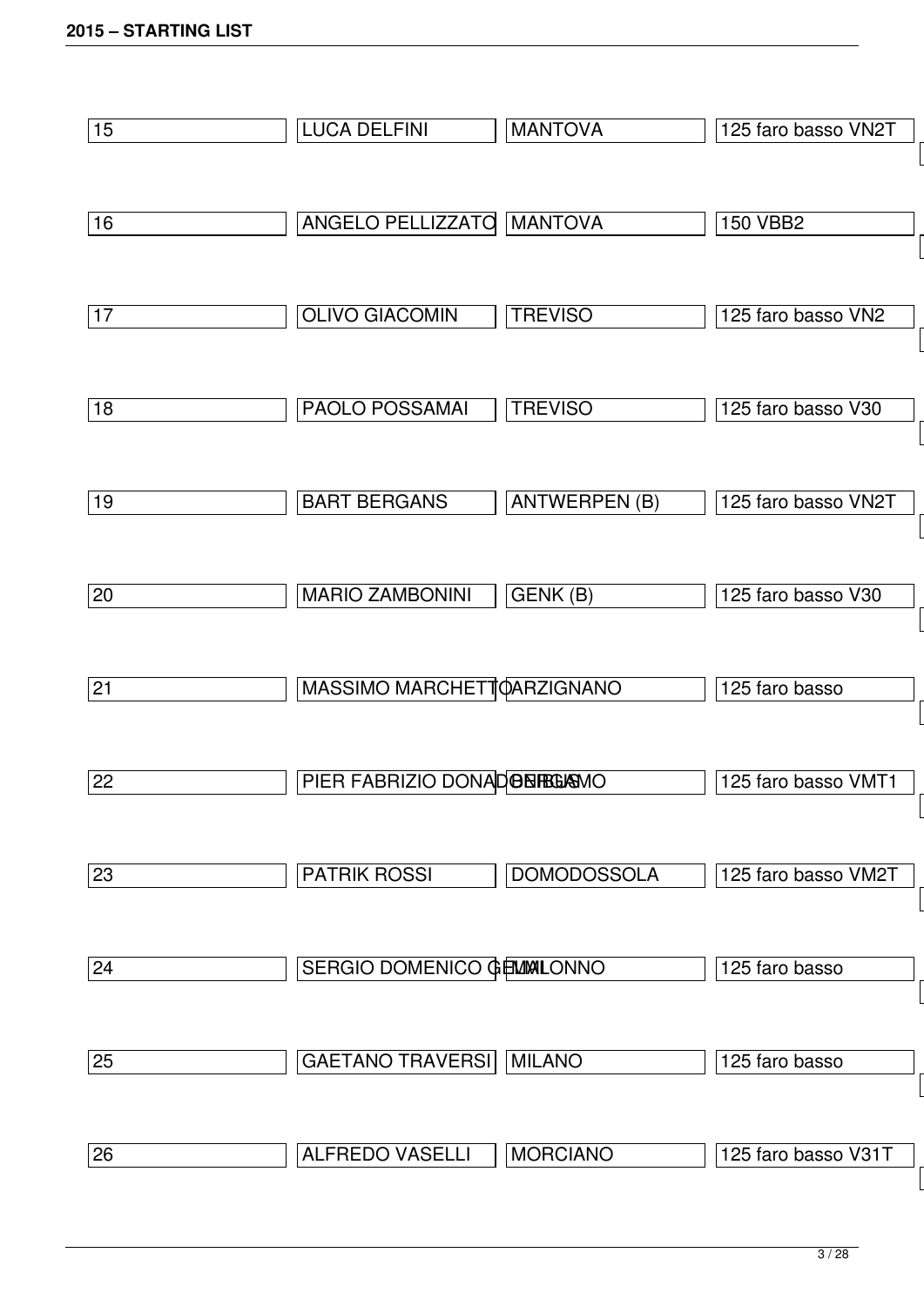| 27 | LUCA SAVEGNAGO              | <b>VICENZA</b>                        | 125 faro basso      |
|----|-----------------------------|---------------------------------------|---------------------|
| 28 | <b>IVANO FAVERO</b>         | <b>AVIANO</b>                         | 125 faro basso      |
| 29 | <b>ENRICO ROSOLEN</b>       | <b>AVIANO</b>                         | 125 faro basso      |
| 30 | <b>GABRIELE CAGNI</b>       | MONTECCHIO EMILIA 125 faro basso VN1T |                     |
| 31 | <b>LUCA CORIANI</b>         | MONTECCHIO EMILIA 125 faro basso VM2T |                     |
| 32 | <b>MICHAEL BAGGIO</b>       | PADOVA 946                            | 125 faro basso      |
| 33 | <b>MAURO FERRO</b>          | PADOVA 946                            | 125 faro basso      |
| 34 | ROBERTO DE POLI             | <b>SEI GIORNI</b>                     | 125 faro basso      |
| 35 | GIANLUCA ZANDONA SEI GIORNI |                                       | 125 faro basso      |
| 36 | ALBINO BORDIGNON            | <b>VESPE NOVE</b>                     | 125 faro basso VN1T |
| 37 | <b>FILIPPO FABRIS</b>       | <b>VESPE NOVE</b>                     | <b>125 VNA</b>      |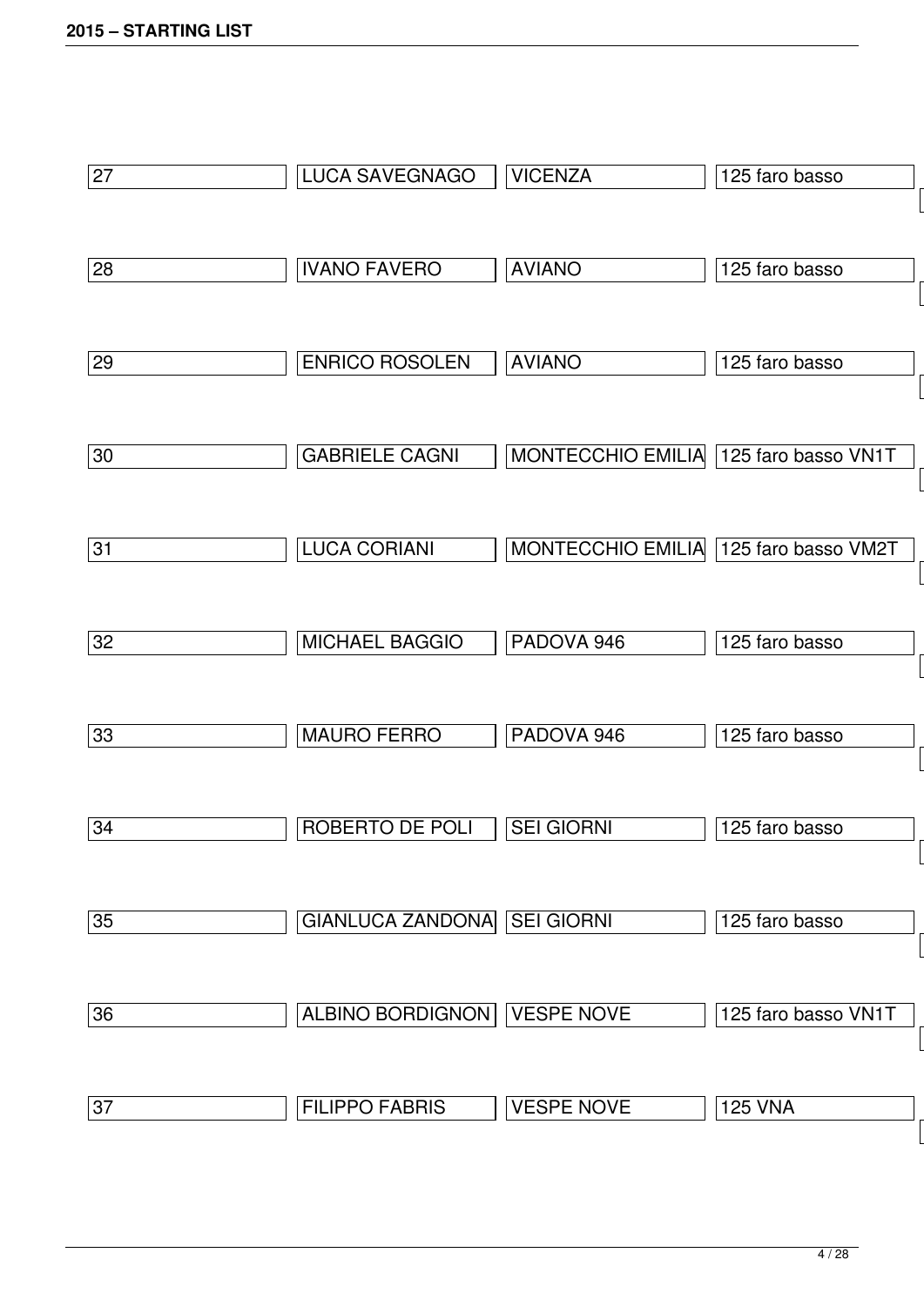| 38 | SALVATORE GENTILE COCCAGLIO |                                                       | 125 faro basso        |
|----|-----------------------------|-------------------------------------------------------|-----------------------|
| 39 | RUGGERO PIAZZOLLA COCCAGLIO |                                                       | 125 faro basso        |
| 40 | <b>WALTER ZORZI</b>         | <b>COCCAGLIO</b>                                      | 125 faro basso        |
| 41 | <b>DANIELE CUSMA</b>        | <b>PORCIA</b>                                         | 125 faro basso        |
| 42 | <b>EZIO PICCIN</b>          | <b>PORCIA</b>                                         | 125 faro basso        |
| 43 | <b>ANDREA ZANCAN</b>        | <b>PORCIA</b>                                         | 125 faro basso        |
| 44 | <b>PAOLO ZANON</b>          | <b>PORTOGRUARO</b>                                    | 125 SPORT 6 GIORNI    |
| 45 |                             | PASQUALE DEL SORBOVETERANER CLUB DEUTASGENODASSO VM1T |                       |
| 46 |                             | THOMAS KNICKMEIER VETERANER CLUB DEUT250Hb(t0) ann HA |                       |
| 47 | <b>ROBERT KUHNE</b>         | VETERANER CLUB DEUTES OF NOD)                         |                       |
| 48 | ROBERTO CAROLLO             | PINZGAU (A)                                           | 125 SPORT 6 GG Replic |
| 49 | <b>FABIO EDERLE</b>         | VR37100                                               | 125 faro basso VM1    |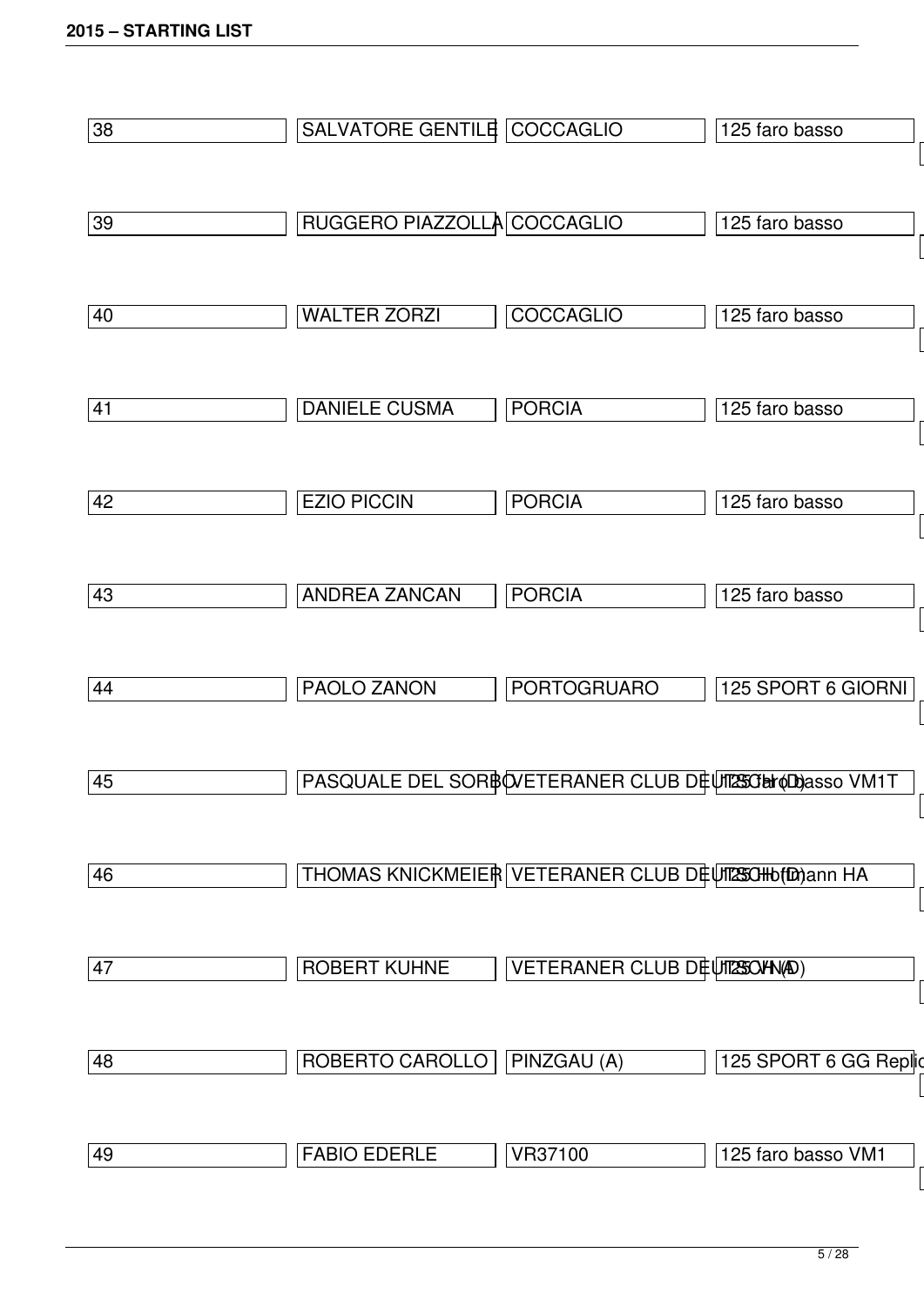| 50 | <b>ANDREA MERLO</b>                  | VR37100           | 125 faro basso V30 |
|----|--------------------------------------|-------------------|--------------------|
| 51 | <b>MIRKO ZAMBALDO</b>                | VR37100           | 150 VL1            |
| 52 | VINCENZO ALTAVILLA COUVIN (B)        |                   | 125 faro basso     |
| 53 | GIUSEPPE BONANNO COUVIN (B)          |                   | 125 faro basso     |
| 54 | <b>CHRISTIAN DORIGATT COUVIN (B)</b> |                   | 125 faro basso     |
| 55 | <b>DIDIER BAILLY</b>                 | <b>COUVIN (B)</b> | 150 Vespa TAP      |
| 56 | <b>THOMAS BAILLY</b>                 | <b>COUVIN (B)</b> | 150 Vespa TAP      |
| 57 | ALESSANDRO PERDOMPINUBEGA            |                   | 125 faro basso V1T |
| 58 | <b>MARCO CAZZOLA</b>                 | <b>PIUBEGA</b>    | <b>150 VBA1T</b>   |
| 59 | <b>HENDY CICCHIELLO</b>              | <b>PIUBEGA</b>    | <b>125 VNB4T</b>   |
| 60 | <b>MASSIMO FERRI</b>                 | <b>PIUBEGA</b>    | <b>150 VL3T</b>    |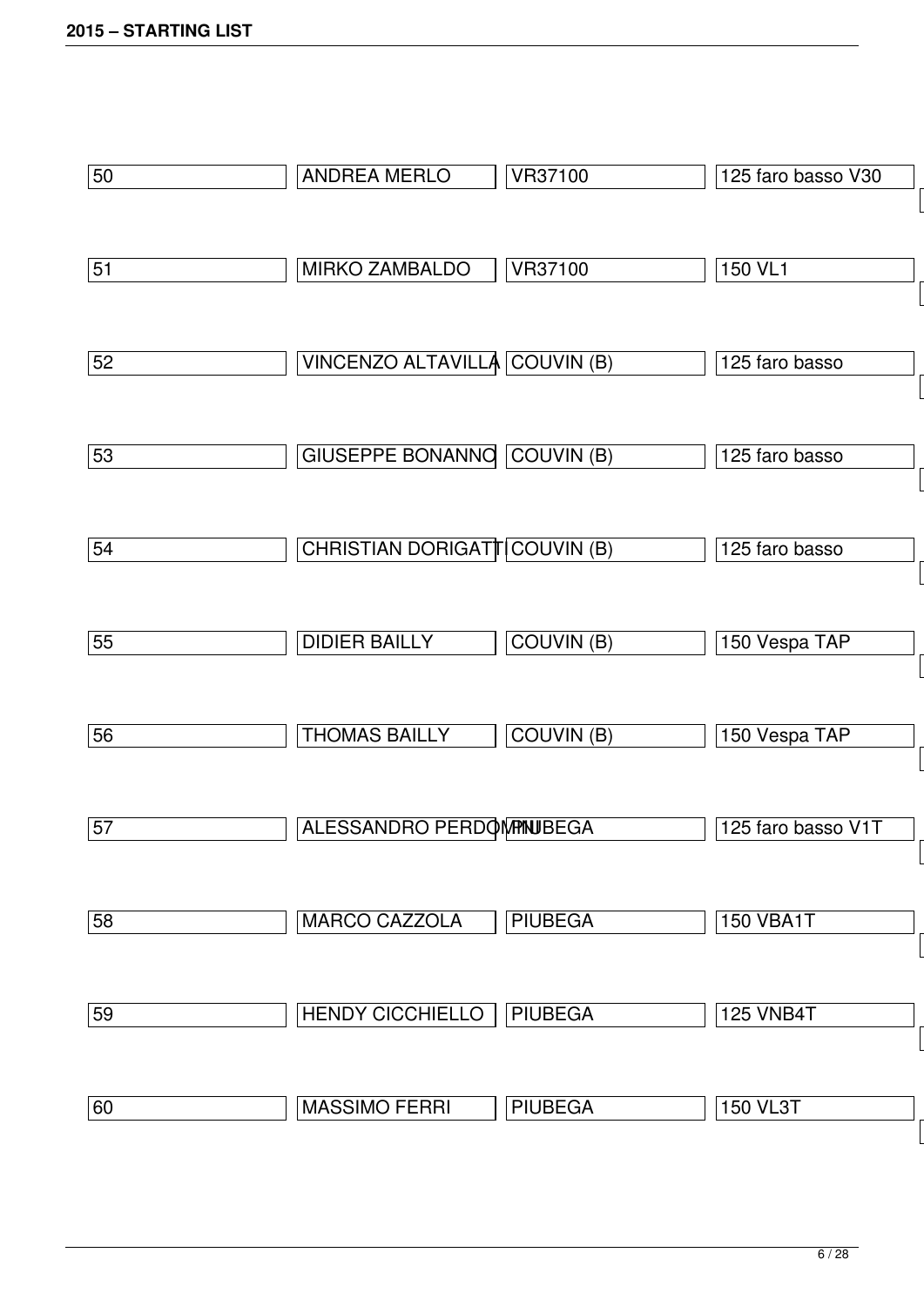| 61 |                              | FIORENZO DALLA LANAVOLTA MANTOVANA | 150 VBA1T        |
|----|------------------------------|------------------------------------|------------------|
| 62 | SIMONE RESTORI               | <b>VOLTA MANTOVANA</b>             | <b>150 VBA1T</b> |
| 63 | <b>SILVANO BERTOZZI</b>      | <b>FOLIGNO</b>                     | 150              |
| 64 | <b>IVALDO PIERINI</b>        | <b>FOLIGNO</b>                     | <b>125 VNB</b>   |
| 65 | <b>MARCO TOMASSINI</b>       | <b>FOLIGNO</b>                     | 125 SUPER        |
| 66 | <b>FRANCO ASTE</b>           | <b>ROVERETO</b>                    | 150 VB1          |
| 67 | <b>MARCO BETTONI</b>         | <b>ROVERETO</b>                    | 125              |
| 68 | <b>TOMAS CALZA'</b>          | <b>ROVERETO</b>                    | <b>150 VBA</b>   |
| 69 | GIAN FRANCO FRISING HOMERETO |                                    | <b>125 VNA2</b>  |
| 70 | <b>MICHELE SCRINZI</b>       | <b>ROVERETO</b>                    | <b>150 VBB1T</b> |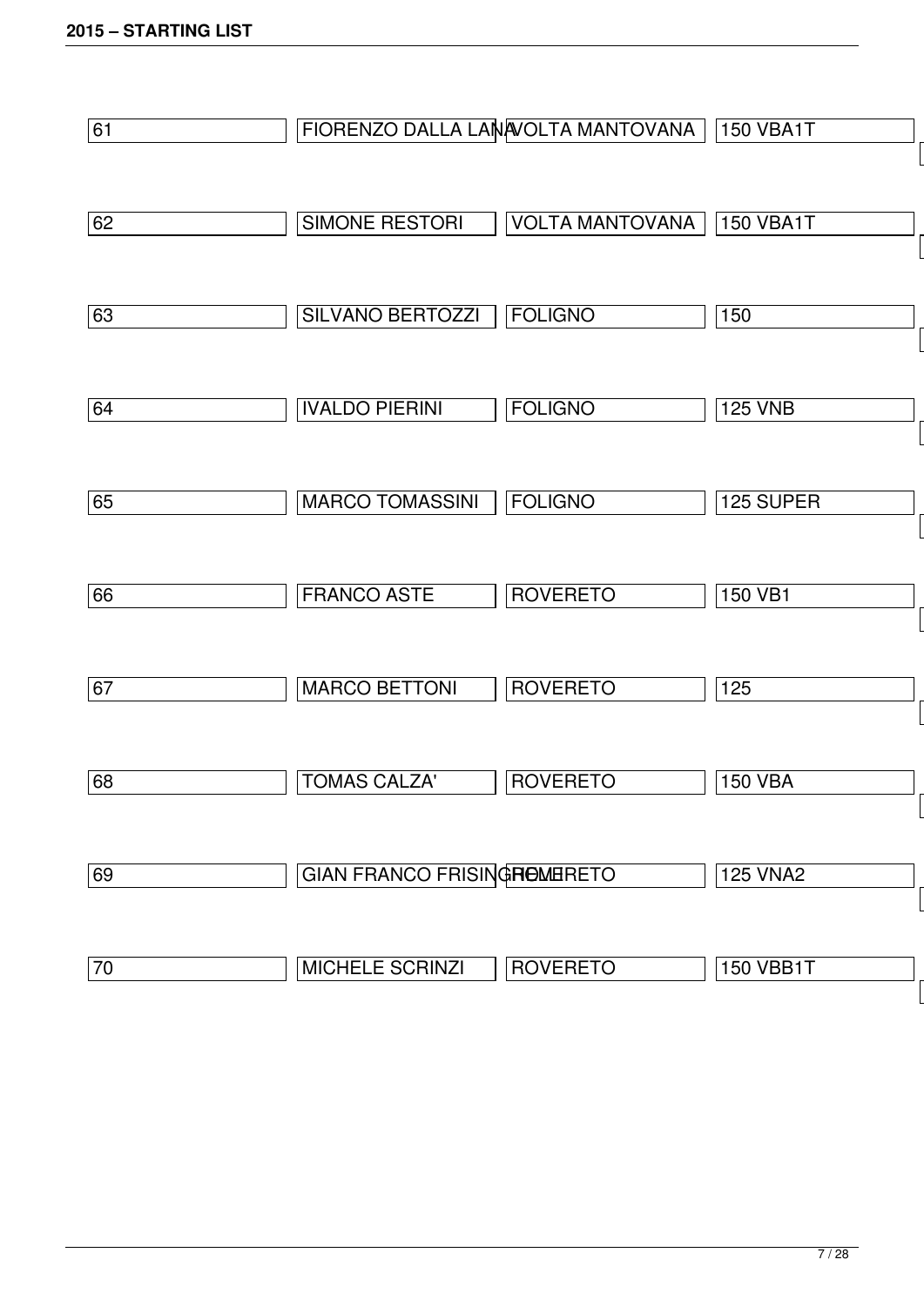## **••• CATEGORIA RUOTE DA 10" / AUTOMATICHE •••**

| 71 | ELVEZIO BISERNI                 | <b>MANTOVA</b>  | 125 Primavera  |
|----|---------------------------------|-----------------|----------------|
|    |                                 |                 |                |
| 72 | <b>MATTEO WEGHER</b>            | <b>ROVERETO</b> | <b>PX150</b>   |
| 73 | <b>LEONARDO PILATI</b>          | <b>ROVERETO</b> | <b>PX150</b>   |
|    |                                 |                 |                |
| 74 | LUCIANO BARTOLINI               | <b>MANTOVA</b>  | 150 Sprint     |
| 75 | <b>GIUSEPPE ZOPPI</b>           | <b>MANTOVA</b>  | $150$ GL       |
| 76 | PAOLO DI BETTA                  | <b>MANTOVA</b>  | <b>125 GTR</b> |
| 77 | <b>CLAUDIO FEDERICI</b>         | <b>MANTOVA</b>  | 150 PX         |
| 78 | <b>VANNI AVANZI</b>             | <b>MANTOVA</b>  | 200 PX         |
| 79 | <b>MARCO FORMENTINI MANTOVA</b> |                 | 200 PX         |
| 80 | <b>FULVIO MAIOCCHI</b>          | <b>MANTOVA</b>  | 200 Cosa       |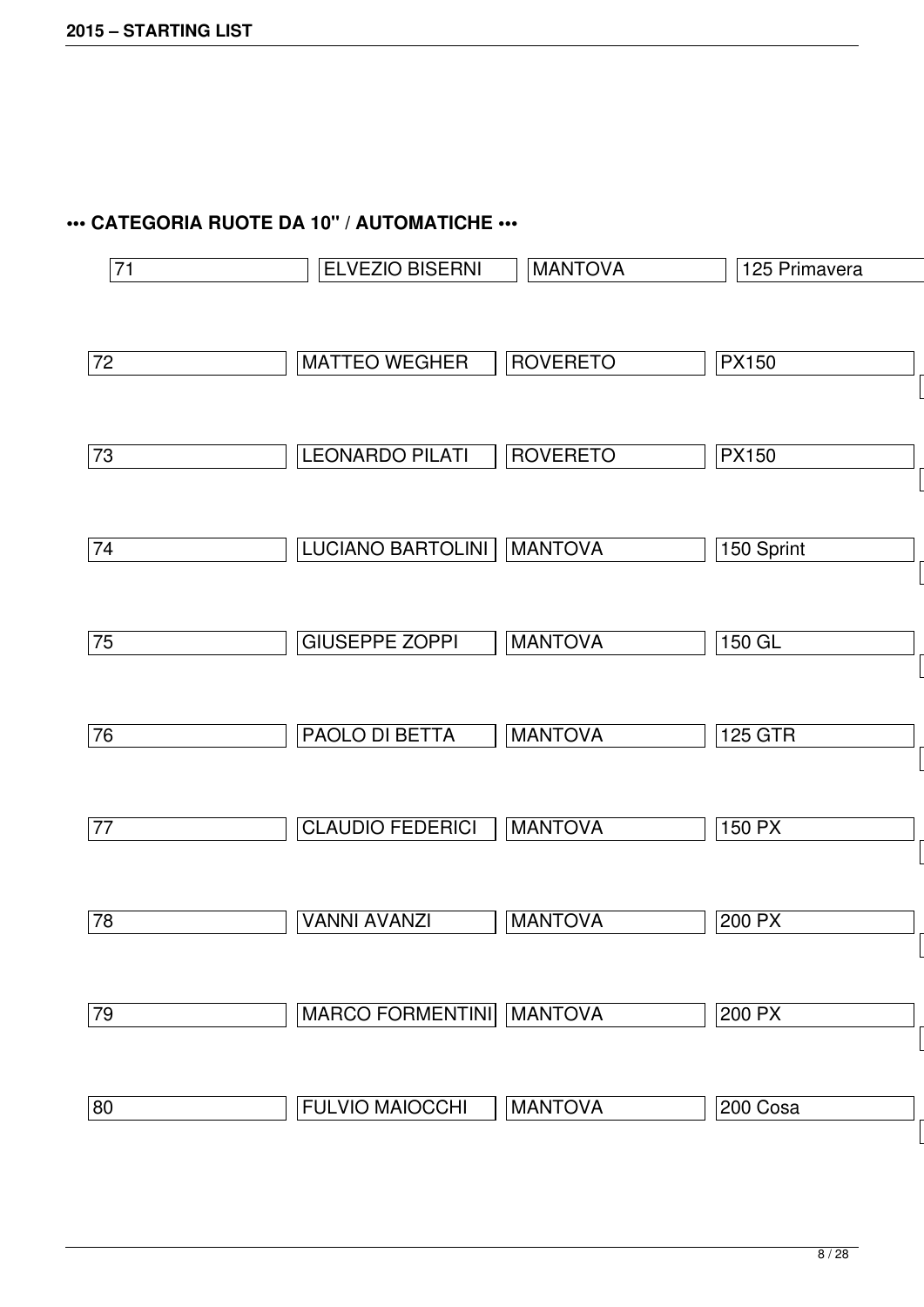| 81 | GIANCARLO PAPARELLWANTOVA  |                | 50 Special        |
|----|----------------------------|----------------|-------------------|
|    |                            |                |                   |
| 82 | <b>ANDREA VIRGILI</b>      | <b>MANTOVA</b> | 125 PX            |
|    |                            |                |                   |
| 83 | <b>FABIO CAMMARANO</b>     | <b>MANTOVA</b> | P 200 E           |
|    |                            |                |                   |
| 84 | <b>ANDREA SALETTI</b>      | <b>MANTOVA</b> | <b>125 GTR</b>    |
|    |                            |                |                   |
| 85 | PAOLO CRETI'               | <b>MANTOVA</b> | 150 Sprint        |
|    |                            |                |                   |
| 86 | <b>STEFANO BENATTI</b>     | <b>MANTOVA</b> | <b>PX 125 E</b>   |
|    |                            |                |                   |
| 87 | <b>SIMONE MELARA</b>       | <b>MANTOVA</b> | 300 GTS Super     |
|    |                            |                |                   |
| 88 | <b>MARCO CALZOLARI</b>     | <b>MANTOVA</b> | 125 Primavera ET3 |
|    |                            |                |                   |
| 89 | <b>DAVIDE SERAFINI</b>     | <b>MANTOVA</b> | 125 PX            |
|    |                            |                |                   |
| 90 | <b>NICOLA RUGGERI</b>      | <b>MANTOVA</b> | 150 PX            |
|    |                            |                |                   |
| 91 | <b>LUCA BOTTURI</b>        | <b>MANTOVA</b> | 125 PX            |
|    |                            |                |                   |
| 92 | ALBERTO DEMICHELIS MANTOVA |                | 125 PX            |
|    |                            |                |                   |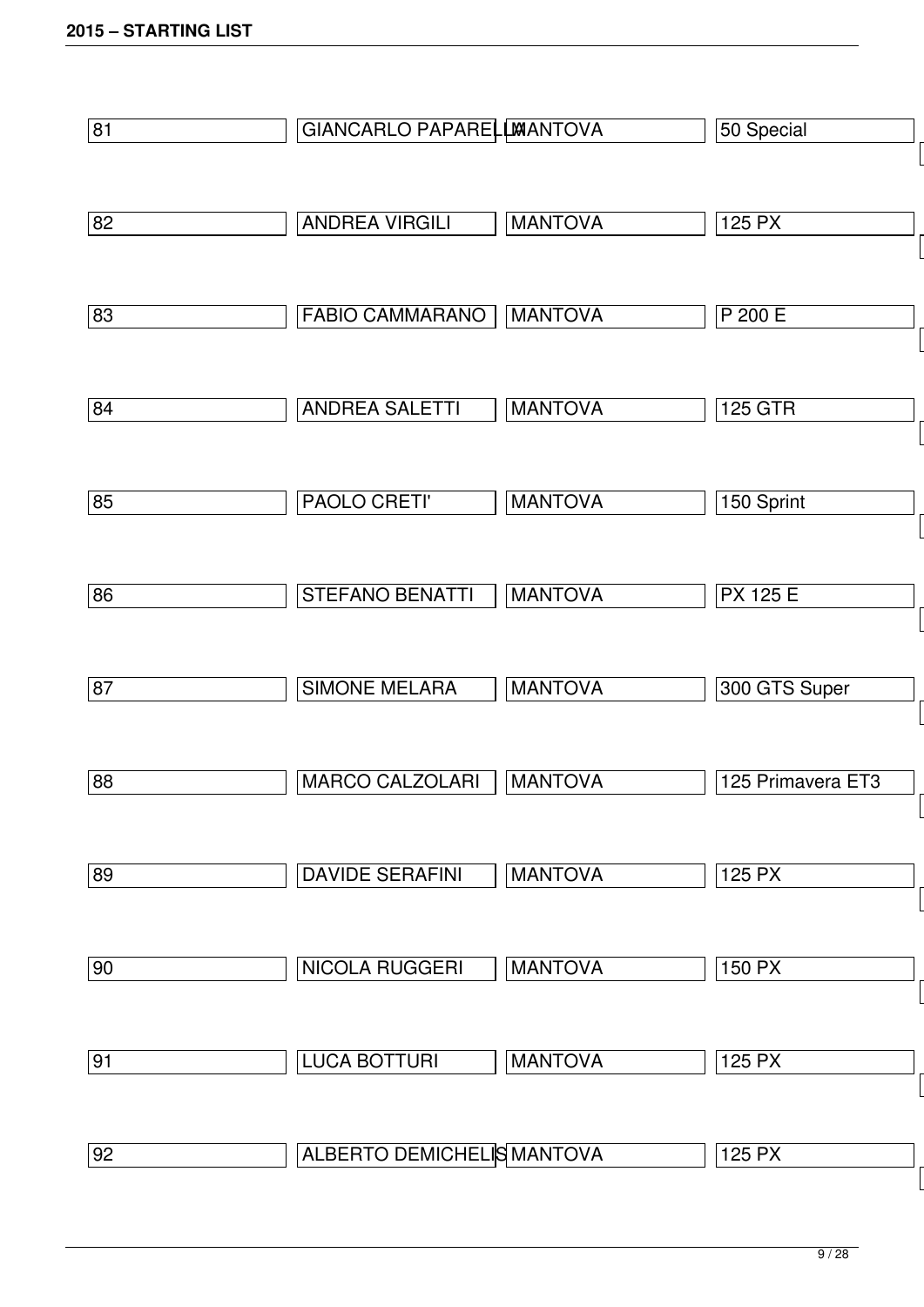| 93  | <b>MORENO ZILIA</b>               | <b>MANTOVA</b> | 150 PX            |
|-----|-----------------------------------|----------------|-------------------|
| 94  | <b>ALESSANDRO BERTUZMANTOVA</b>   |                | <b>PX 150</b>     |
| 95  | <b>CRISTIAN MENEGHELLIMANTOVA</b> |                | 150 GL            |
| 96  | <b>STEFANO PICCARDI</b>           | <b>MANTOVA</b> | 300 GTS           |
| 97  | <b>DERIS FRANZINI</b>             | <b>MANTOVA</b> | <b>PX 125 E</b>   |
| 98  | <b>CARLO SPROCCATI</b>            | <b>MANTOVA</b> | 125 Primavera     |
| 99  | <b>MARCO SEMPER</b>               | <b>MANTOVA</b> | <b>PX 125 E</b>   |
| 100 | <b>IVAN BERGAMASCHI</b>           | <b>MANTOVA</b> | $125$ PX          |
| 101 | <b>STEFANO GOZZI</b>              | <b>MANTOVA</b> | 125 Primavera ET3 |
| 102 | <b>DENIS GNACCARINI</b>           | <b>MANTOVA</b> | $125$ PX          |
| 103 | <b>ANTONIO IEMBO</b>              | <b>MANTOVA</b> | P 125 X           |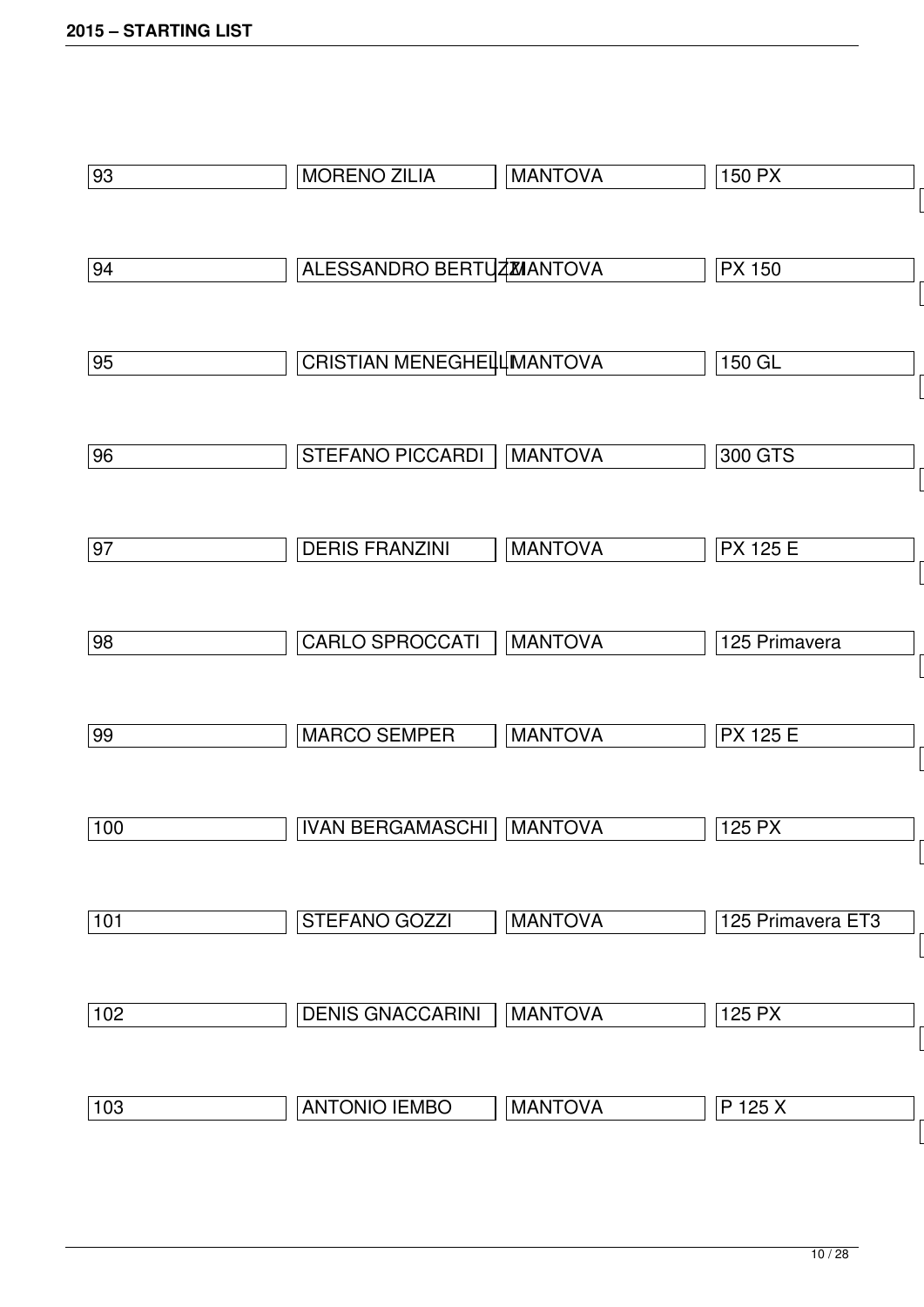| 104 | DOMENICO IEMBO                          | <b>MANTOVA</b>       | 150 GL         |
|-----|-----------------------------------------|----------------------|----------------|
|     |                                         |                      |                |
| 105 | <b>ANDREA BEGHINI</b>                   | <b>ROVERETO</b>      | <b>GTS 250</b> |
|     |                                         |                      |                |
| 106 | <b>ETTORE BRAGHINI</b>                  | <b>ROVERETO</b>      | RALLY 200      |
|     |                                         |                      |                |
| 107 | PAOLO WEGHER                            | <b>ROVERETO</b>      | 125 TS         |
|     |                                         |                      |                |
| 108 | <b>MANUEL COPETTI</b>                   | <b>DOBBIACO</b>      | <b>PX150</b>   |
|     |                                         |                      |                |
| 109 | <b>MASSIMO GOBBI</b>                    | <b>TREVISO</b>       | <b>PX150</b>   |
|     |                                         |                      |                |
| 110 | <b>ILONA GOCKEL</b>                     | KOLN (D)             | <b>PX200E</b>  |
| 111 | BRUNO MORTANDELL WESPE PADANE           |                      | RALLY 180      |
|     |                                         |                      |                |
| 112 | DOMENICO BRESCIA REGGIO EMILIA          |                      | <b>PX200E</b>  |
|     |                                         |                      |                |
| 113 | <b>DANIELE GADDI</b>                    | <b>REGGIO EMILIA</b> | 125 Primavera  |
|     |                                         |                      |                |
| 114 | SERGIO PALTRINIERI REGGIO EMILIA        |                      | <b>PX150E</b>  |
|     |                                         |                      |                |
| 115 | <b>FRANCESCO PETRILLI REGGIO EMILIA</b> |                      | <b>PX150</b>   |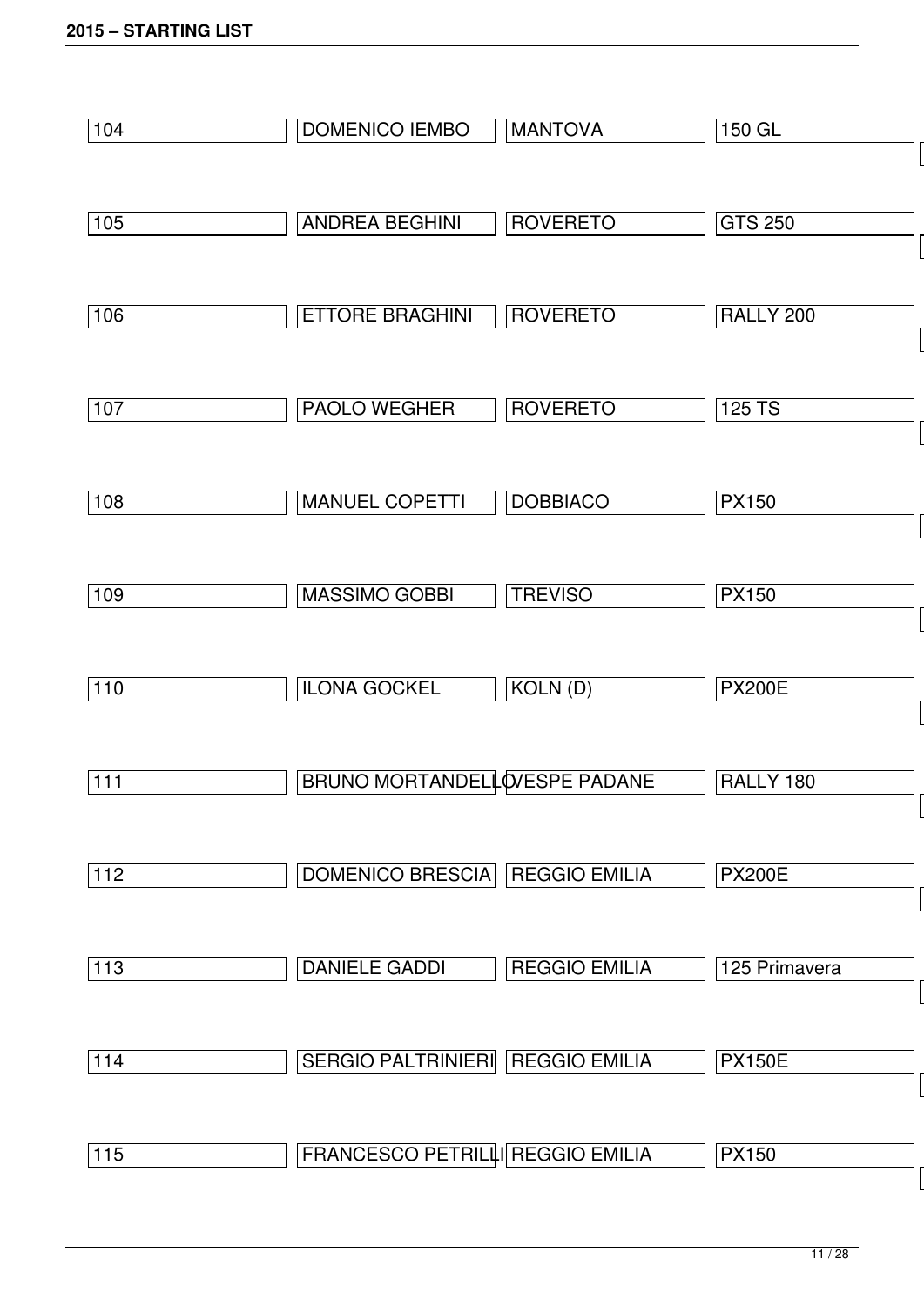| 116 | PIETRO SANTORO                          | <b>REGGIO EMILIA</b>     | <b>PX125 T5</b>       |
|-----|-----------------------------------------|--------------------------|-----------------------|
| 117 | <b>GIACOMO SIGHINOLFI REGGIO EMILIA</b> |                          | <b>50 SPEC. V5B3T</b> |
| 118 | <b>MARIO BERGO</b>                      | <b>ROSOLINA</b>          | <b>PX150</b>          |
| 119 | <b>SUSANNA OCCHI</b>                    | <b>ROSOLINA</b>          | <b>PX150</b>          |
| 120 | <b>RENATO TUROLLA</b>                   | <b>ROVIGO</b>            | PX200 ARCOB.          |
| 121 | PIETRO CASCIANO                         | <b>RIVIERA DEI FIORI</b> | P125X                 |
| 122 | <b>MAURO COSENTINO</b>                  | <b>RIVIERA DEI FIORI</b> | <b>GL 150</b>         |
| 123 | <b>MICHELINO DI RITA</b>                | <b>RIVIERA DEI FIORI</b> | <b>COSA 200</b>       |
| 124 | <b>SILVIO DORIA</b>                     | <b>RIVIERA DEI FIORI</b> | PX150 ARCOB.          |
| 125 | <b>FULVIO GHISELLI</b>                  | <b>RIVIERA DEI FIORI</b> | PX200 ARCOB.          |
| 126 | <b>LUCA GULIFA</b>                      | RIVIERA DEI FIORI        | <b>GTR 125</b>        |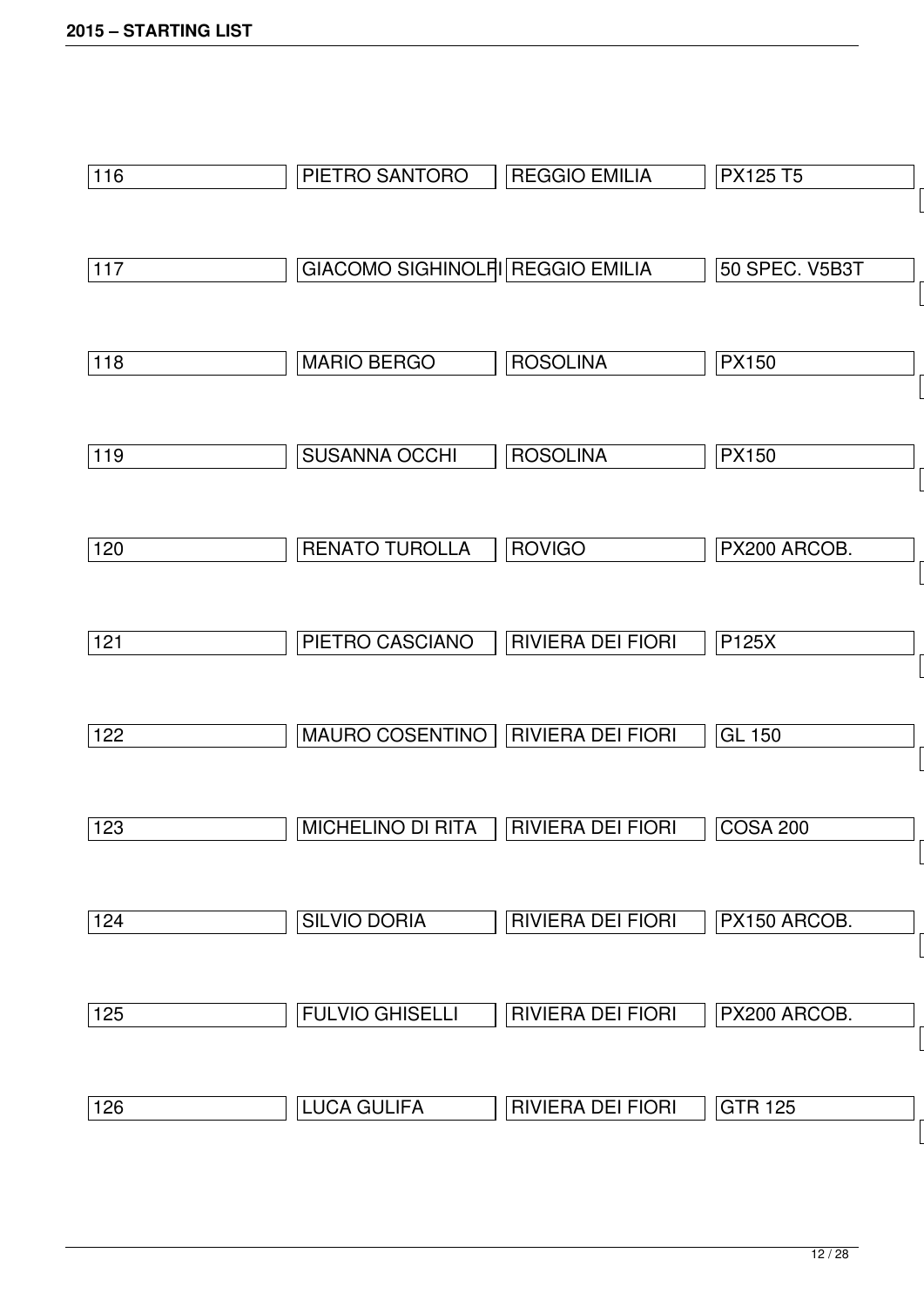| 127 | GIANCARLO RAIMOND RIVIERA DEI FIORI |                          | RALLY 200    |
|-----|-------------------------------------|--------------------------|--------------|
|     |                                     |                          |              |
| 128 | <b>VASCO RAPETTI</b>                | <b>RIVIERA DEI FIORI</b> | PX125 ARCOB. |
|     |                                     |                          |              |
| 129 | <b>GIANCARLO RIZZI</b>              | <b>RIVIERA DEI FIORI</b> | P150X        |
|     |                                     |                          |              |
| 130 | PAOLO RODA'                         | <b>RIVIERA DEI FIORI</b> | <b>PX150</b> |
|     |                                     |                          |              |
| 131 | <b>LINO SICILIANI</b>               | <b>RIVIERA DEI FIORI</b> | PX150 ARCOB. |
|     |                                     |                          |              |
| 132 | <b>MASSIMO TRINCHERI</b>            | <b>RIVIERA DEI FIORI</b> | PX150 ARCOB. |
|     |                                     |                          |              |
| 133 | MARTINO CASTIGLION SAINT VINCENT    |                          | 180 SS       |
|     |                                     |                          |              |
| 134 | NICOLA LOVATO                       | <b>SAINT VINCENT</b>     | 125 TS       |
|     |                                     |                          |              |
| 135 | F. FRANZ SCHMALZL                   | PINZGAU (A)              | 180 RALLY    |
|     |                                     |                          |              |
| 136 | MICHAEL SCHOLZ                      | PINZGAU (A)              | 200 RALLY    |
|     |                                     |                          |              |
| 137 | <b>ROBIN DAVY</b>                   | <b>MUNCHEN (D)</b>       | <b>PX200</b> |
|     |                                     |                          |              |
| 138 | <b>GIANNI ZANON</b>                 | PADOVA 946               | <b>GTR</b>   |
|     |                                     |                          |              |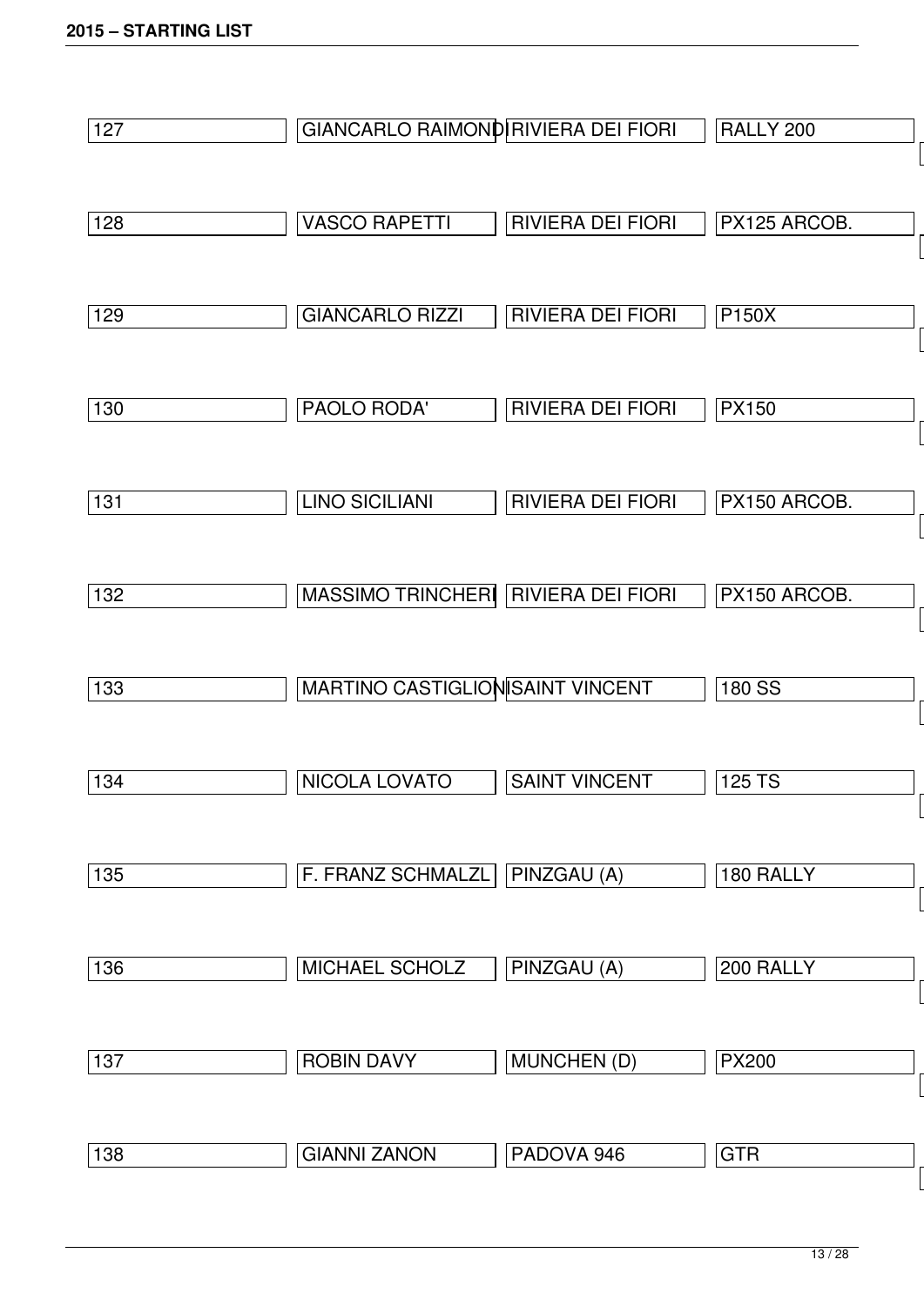| 139 | DAMIANO SANFELICI   AVIANO     |                    | 125 TS         |
|-----|--------------------------------|--------------------|----------------|
| 140 | <b>FABRIZIO AUTANO</b>         | <b>ALESSANDRIA</b> | <b>PX125</b>   |
| 141 | RAFFAELE CASCIO                | <b>ALESSANDRIA</b> | T <sub>5</sub> |
| 142 | SALVATORE CASISA               | <b>ALESSANDRIA</b> | <b>PX125</b>   |
| 143 | <b>GABRIELE CATINO</b>         | <b>ALESSANDRIA</b> | <b>GTS 300</b> |
| 144 | STEFANO CURLETTI               | <b>ALESSANDRIA</b> | <b>PX125</b>   |
| 145 | MAURIZIO RABELLINO ALESSANDRIA |                    | LX 150         |
| 146 | <b>STEFANO TRAVERSO</b>        | SALO'              | <b>PX200</b>   |
| 147 | <b>BENITO SIGNORI</b>          | <b>SIRMIONE</b>    | PX200 ARCOB.   |
| 148 | GIANCARLO MARTINA SPILIMBERGO  |                    | <b>PX125</b>   |
| 149 | MASSIMO CORONA                 | <b>RECANATI</b>    | T <sub>5</sub> |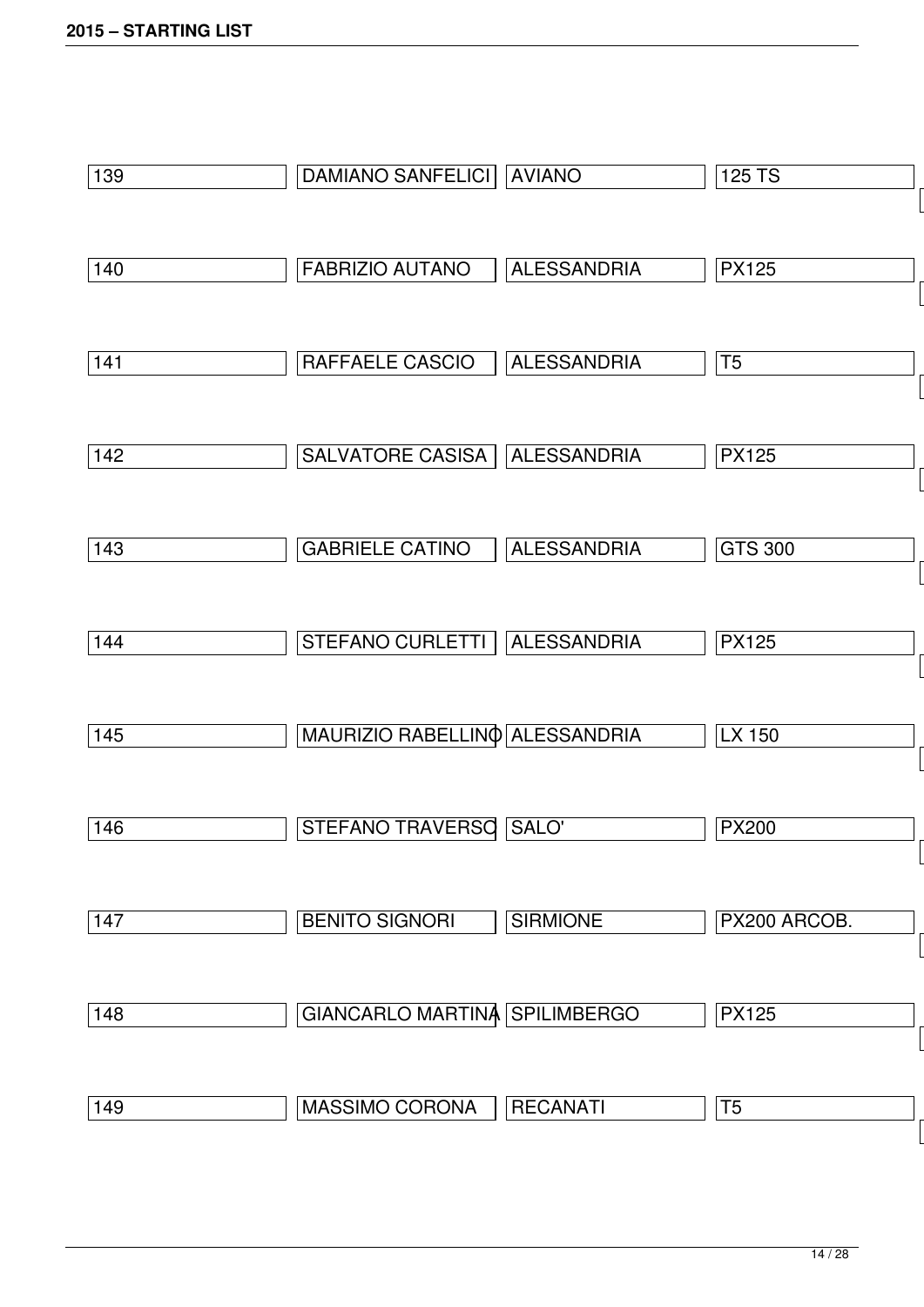| 150 | <b>SANDRO MANCINI</b>      | <b>RECANATI</b>         | <b>PX125</b>      |
|-----|----------------------------|-------------------------|-------------------|
|     |                            |                         |                   |
| 151 | <b>ANDREA CHIAVINI</b>     | <b>PERUGIA</b>          | P125X             |
|     |                            |                         |                   |
| 152 | GIANLUCA MACELLARI PERUGIA |                         | <b>PX125E</b>     |
|     |                            |                         |                   |
| 153 | <b>PAOLO ROSI</b>          | <b>PERUGIA</b>          | <b>PX200E</b>     |
|     |                            |                         |                   |
| 154 | <b>FAUSTO OTTAVIANI</b>    | CIVITANOVA MARCHE P125X |                   |
|     |                            |                         |                   |
| 155 | <b>PAOLO RANIERI</b>       | CIVITANOVA MARCHE PX150 |                   |
|     |                            |                         |                   |
| 156 | <b>DIEGO LOMBARDELLI</b>   | <b>MACERATA</b>         | <b>P200E</b>      |
|     |                            |                         |                   |
| 157 | RICCARDO LOMBARDEMACERATA  |                         | <b>P200E</b>      |
|     |                            |                         |                   |
| 158 | <b>ALESSANDRO BISTI</b>    | <b>ROMA</b>             | 125 Primavera ET3 |
|     |                            |                         |                   |
| 159 | ANDREA CACCAMISI           | <b>PISA</b>             | 125 Primavera ET3 |
|     |                            |                         |                   |
| 160 | FRANCO CACCAMISI           | <b>PISA</b>             | <b>PX200</b>      |
|     |                            |                         |                   |
| 161 | PAOLO DI MARCO             | <b>PISA</b>             | 125 Primavera     |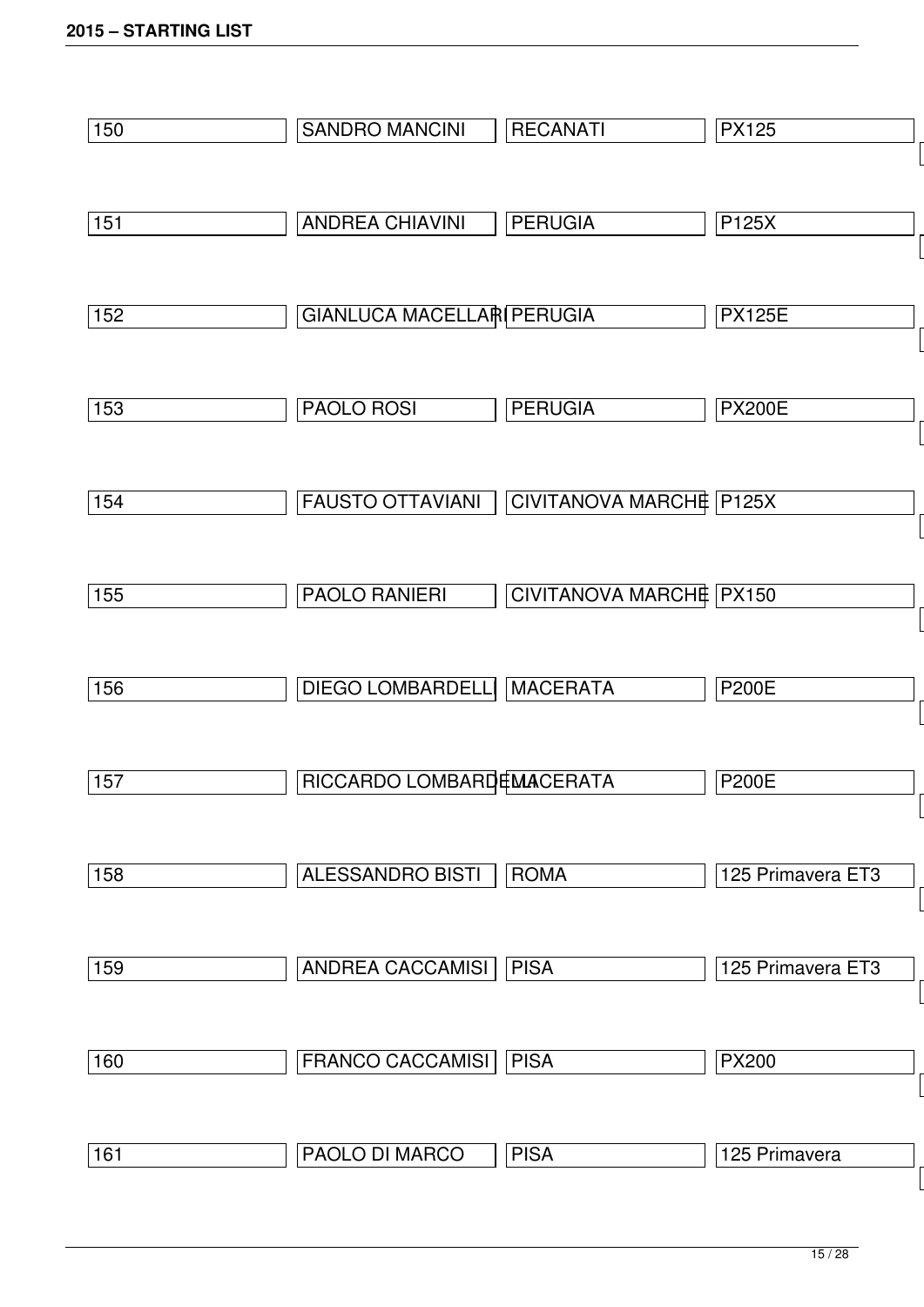| 162   | JAF FERNANDEZ             | <b>PISA</b>    | <b>GTS 300</b>    |
|-------|---------------------------|----------------|-------------------|
| 163   | <b>FILIPPO MORINI</b>     | <b>PISA</b>    | <b>GL 150</b>     |
| 164   | <b>GRAZIANO POLI</b>      | <b>PISA</b>    | <b>PX200</b>      |
| 165   | <b>FABIO SBRANA</b>       | <b>PISA</b>    | <b>PX150</b>      |
| 166   | <b>ALBERTO BASSI</b>      | <b>VR37100</b> | 125 Primavera ET3 |
| 167   | SEBASTIANO BORRUTO R37100 |                | P125X             |
| 168   | <b>GIULIO LOVATO</b>      | <b>VR37100</b> | 125 Primavera ET3 |
| 169   | PIER LUIGI RIGHETTI       | <b>VR37100</b> | P125X ARCOB.      |
| 170   | <b>FABIO TESSITORI</b>    | <b>VR37100</b> | <b>P200E</b>      |
| $171$ | PAOLO PEGORARO            | VALDALPONE     | <b>PX125E</b>     |
| 172   | <b>MARINO GOBBI</b>       | <b>ASOLA</b>   | <b>PX200</b>      |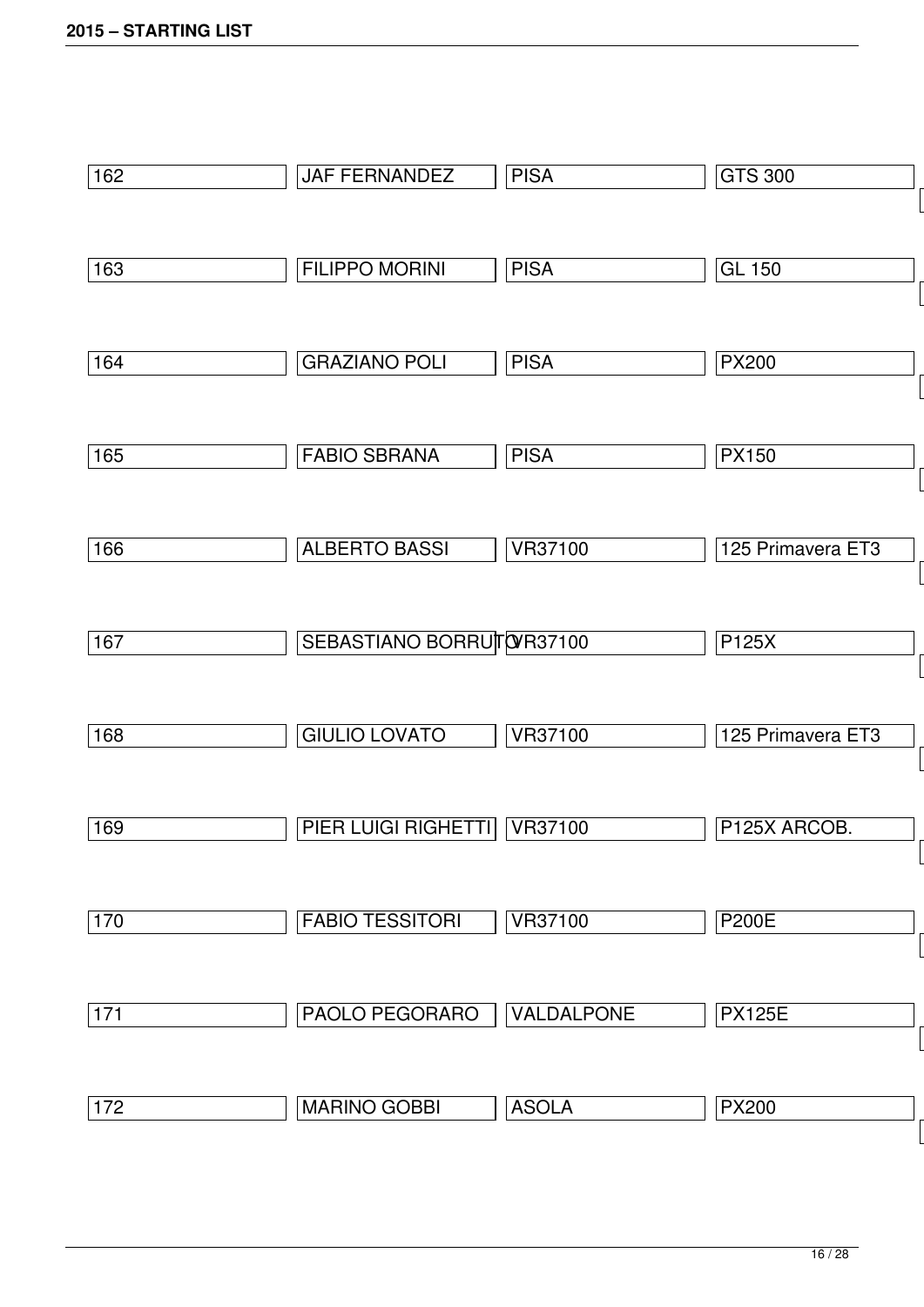| 173 | <b>MAURO PARAMATTI</b>        | <b>ASOLA</b>           | <b>PX200</b>      |
|-----|-------------------------------|------------------------|-------------------|
|     |                               |                        |                   |
| 174 | MARCO VOLPATO                 | <b>ASOLA</b>           | <b>PX150</b>      |
|     |                               |                        |                   |
| 175 | <b>PAOLO PRANDI</b>           | <b>PIUBEGA</b>         | <b>PX200E</b>     |
|     |                               |                        |                   |
| 176 | <b>MARCO BERGAMINI</b>        | <b>VOLTA MANTOVANA</b> | <b>PX200E</b>     |
|     |                               |                        |                   |
| 177 | <b>DARIO CIRIMBELLI</b>       | COCCAGLIO              | <b>PX125</b>      |
|     |                               |                        |                   |
| 178 | GIAN BATTISTA GOFFI COCCAGLIO |                        | <b>PX125</b>      |
|     |                               |                        |                   |
| 179 | <b>ANDREA LORINI</b>          | COCCAGLIO              | <b>PX125</b>      |
|     |                               |                        |                   |
| 180 | <b>ALFREDO MAGRI</b>          | <b>COCCAGLIO</b>       | <b>P200E</b>      |
|     |                               |                        |                   |
| 181 | <b>DOMENICO PODINI</b>        | COCCAGLIO              | <b>P200E</b>      |
|     |                               |                        |                   |
| 182 | <b>EROS RIZZI</b>             | COCCAGLIO              | 125 Primavera ET3 |
|     |                               |                        |                   |
| 183 | <b>RENZO FABBRI</b>           | <b>FORLI'</b>          | <b>SPECIAL</b>    |
|     |                               |                        |                   |
| 184 | <b>ALFREDO FILIPPINI</b>      | <b>FORLI'</b>          | <b>P200E</b>      |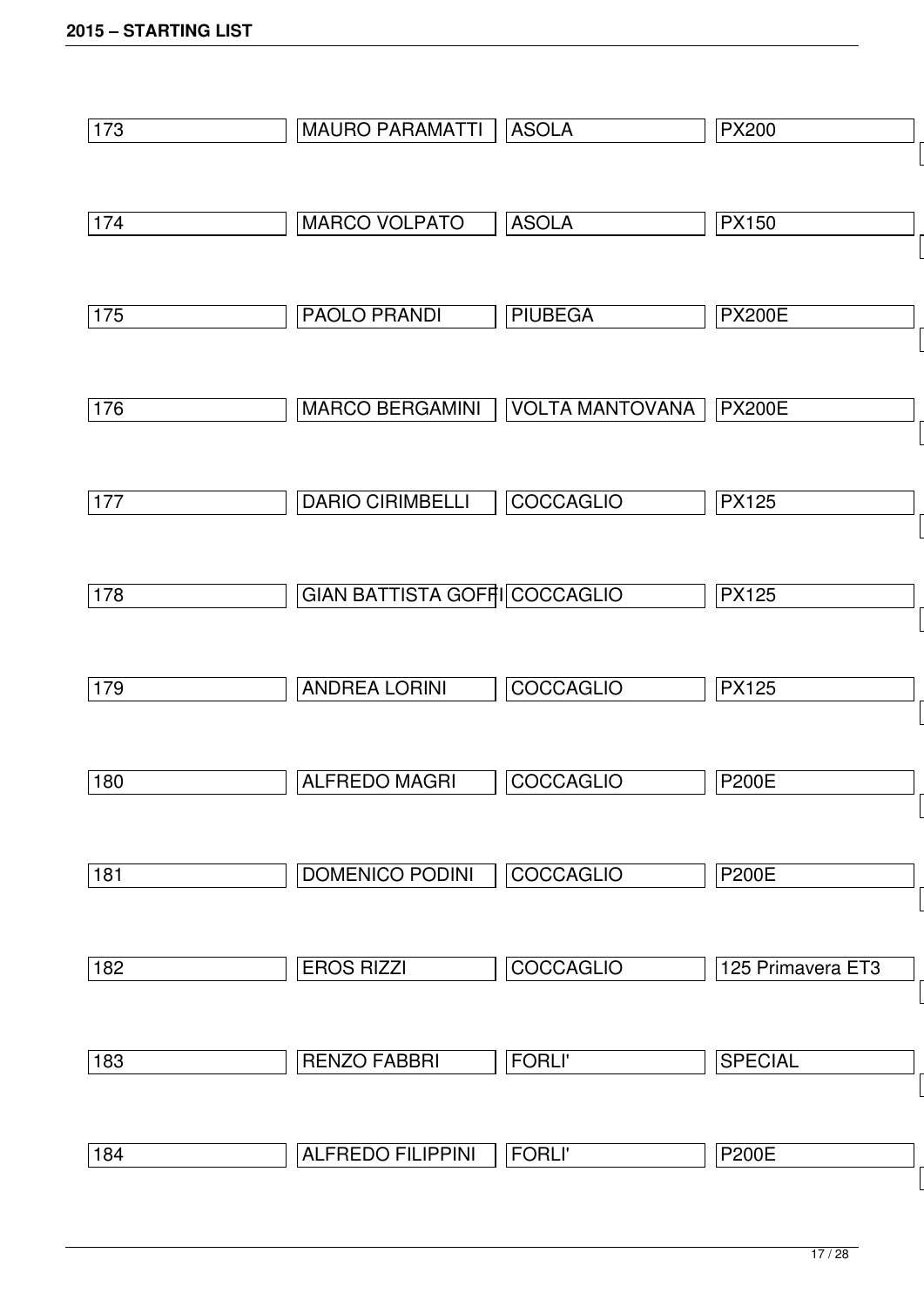| 185      | <b>GIORGIO GUIDUZZI</b>               | <b>FORLI'</b>       | <b>PX200E</b>        |
|----------|---------------------------------------|---------------------|----------------------|
|          |                                       |                     |                      |
| 186      | CLAUDIO CECCHETTI MARZOCCA            |                     | T <sub>5</sub>       |
|          |                                       |                     |                      |
| 187      | LEONARDO BRUCATO MILANO               |                     | <b>PX200E</b>        |
|          |                                       |                     |                      |
| 188      | <b>LUCA DRAGO</b>                     | <b>MILANO</b>       | <b>PX150</b>         |
|          |                                       |                     |                      |
| 189      | <b>GIULIANO RIPAMONT MILANO</b>       |                     | <b>PX200E</b>        |
|          |                                       |                     |                      |
| 190      | PAOLO GIACOMOTTI DOMODOSSOLA          |                     | <b>PX200E</b>        |
|          |                                       |                     |                      |
| 191      | <b>GORAN JANDREOSKI MACEDONIA (M)</b> |                     | <b>GTS 250</b>       |
| A<br>192 | <b>MATTEO DATTERI</b>                 | <b>BRESCIA</b>      | <b>PX200E</b>        |
|          |                                       |                     |                      |
| 193      | <b>RUGGERO MOR</b>                    | <b>BRESCIA</b>      | <b>GL 150</b>        |
|          |                                       |                     |                      |
| 194      | <b>JOHNNY BOELEN</b>                  | <b>WETTEREN (B)</b> | <b>SPRINT VELOCE</b> |
|          |                                       |                     |                      |
| 195      | RAF DE SMEDT                          | <b>WETTEREN (B)</b> | GL                   |
|          |                                       |                     |                      |
| 196      | PATRIK DE WILDE                       | <b>WETTEREN (B)</b> | 125 Primavera ET3    |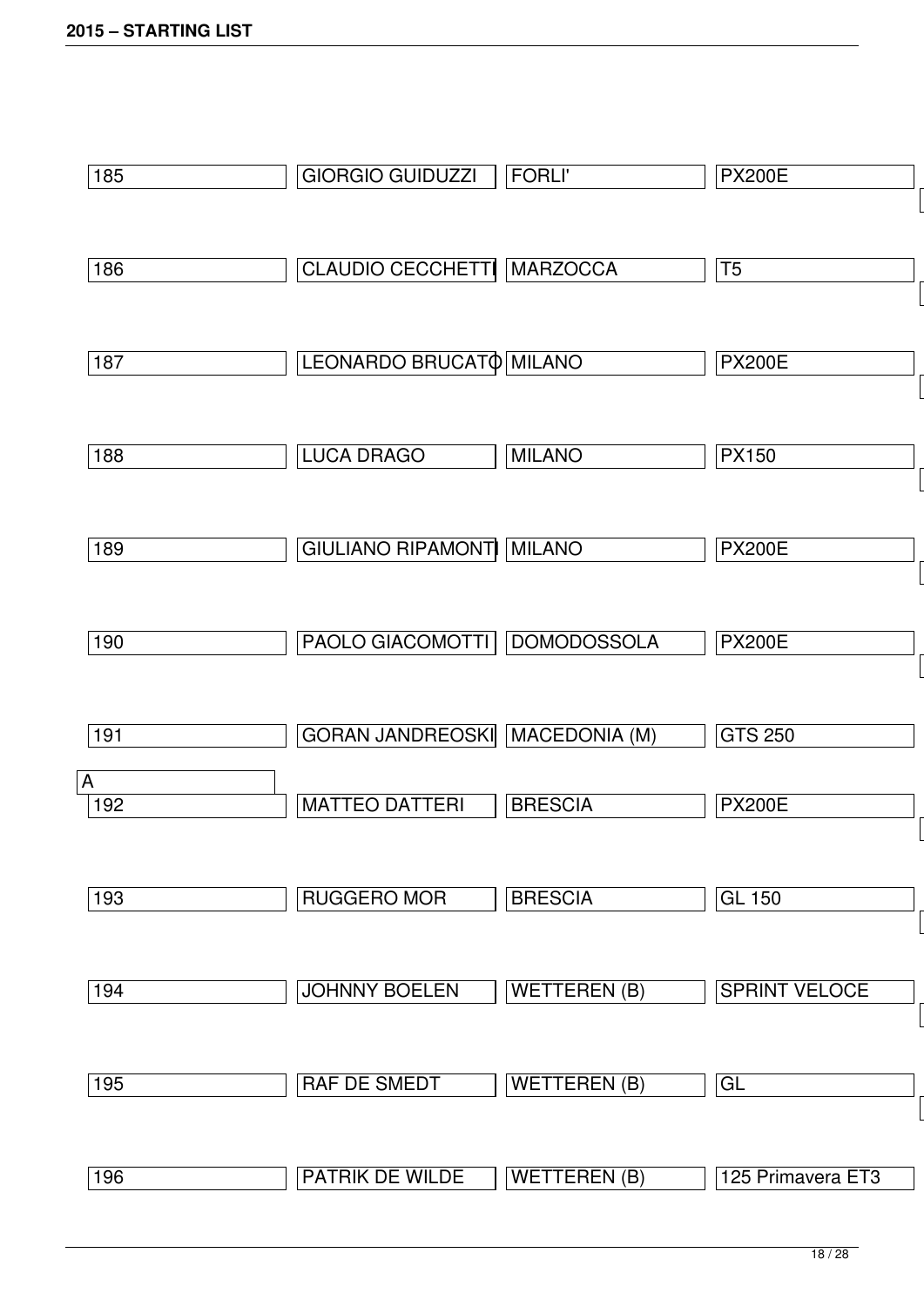| 197 | <b>ANN ROELS</b>                    | <b>WETTEREN (B)</b> | 125 Primavera ET3 |
|-----|-------------------------------------|---------------------|-------------------|
| 198 | <b>CLAUDIO BERNARDINI VIAREGGIO</b> |                     | PX200 ARCOB.      |
| 199 | <b>GUIDO DONATI</b>                 | <b>VIAREGGIO</b>    | PX200 ARCOB.      |
| 200 | CARLO PAOLETTI                      | <b>VIAREGGIO</b>    | PX200 ARCOB.      |
| 201 | <b>SIMONE REMEDI</b>                | <b>VIAREGGIO</b>    | <b>P200E</b>      |
| 202 | <b>ALBERTO CANCIAN</b>              | <b>PORCIA</b>       | <b>PX125E</b>     |
| 203 | <b>EDI FADELLI</b>                  | <b>PORCIA</b>       | <b>P200E</b>      |
| 204 | <b>FRANCO ZOPPE'</b>                | <b>PORCIA</b>       | <b>P200E</b>      |
| 205 | PAOLO ZOPPE'                        | <b>PORCIA</b>       | <b>PX125</b>      |
| 206 | ANDREA BATTISTELLOVESPE NOVE        |                     | <b>P200E</b>      |
| 207 | GIORGIO CHIMINELLO VESPE NOVE       |                     | <b>GL 150</b>     |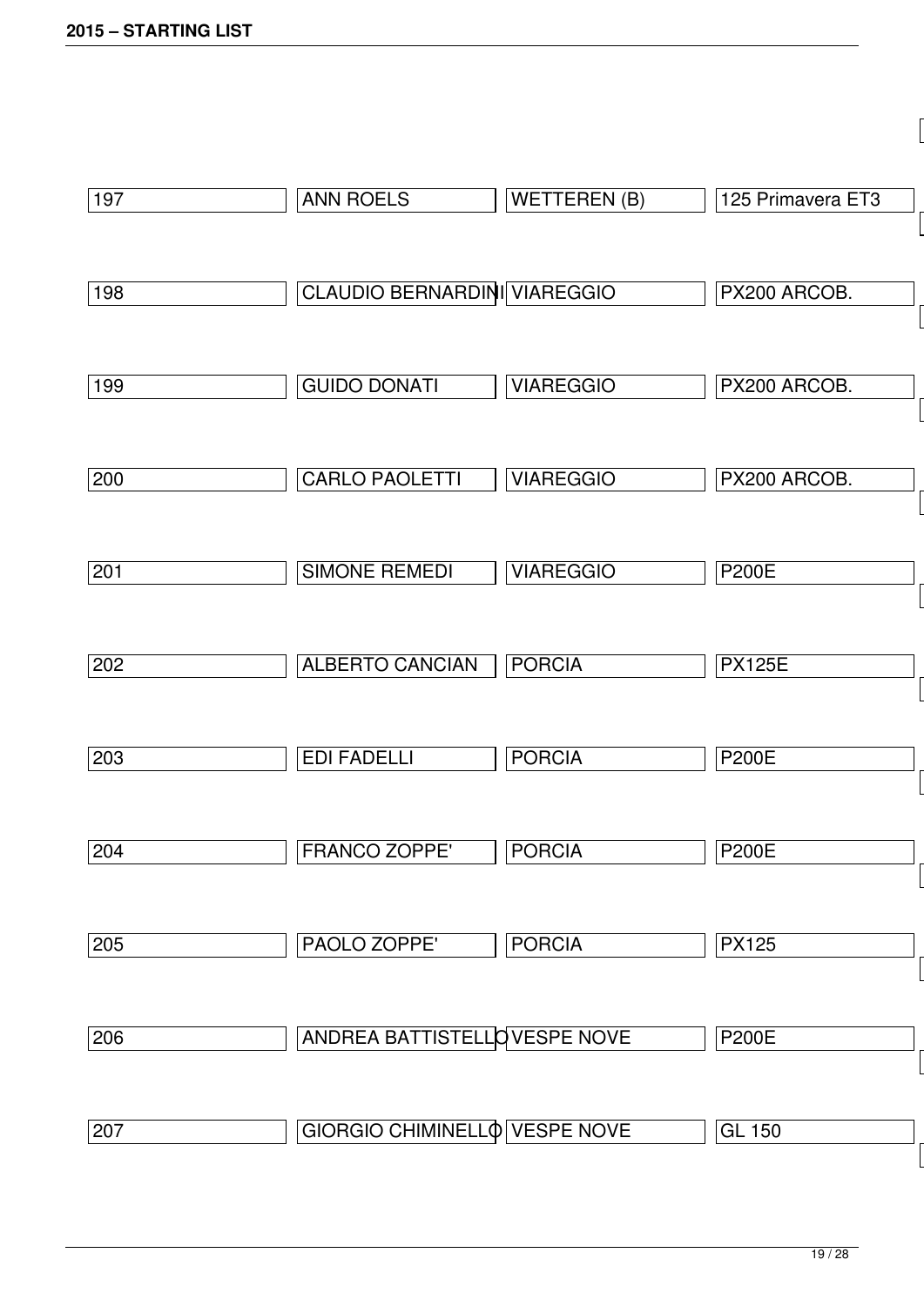| 208 | <b>MARIANO COSTA</b>           | <b>VESPE NOVE</b> | 150 SPRINT               |
|-----|--------------------------------|-------------------|--------------------------|
|     |                                |                   |                          |
| 209 | <b>SILVANO MEDA</b>            | <b>VESPE NOVE</b> | T <sub>5</sub>           |
|     |                                |                   |                          |
| 210 | <b>DIEGO RODIGHIERO</b>        | <b>VESPE NOVE</b> | <b>PX125</b>             |
|     |                                |                   |                          |
| 211 | <b>FABIO TESSAROLO</b>         | <b>VESPE NOVE</b> | RALLY 200                |
|     |                                |                   |                          |
| 212 | <b>LUCA BAIOCCHI</b>           | <b>PAVIA</b>      | <b>PX125</b>             |
|     |                                |                   |                          |
| 213 | <b>DAMIANO BARZAGHI</b>        | <b>PAVIA</b>      | <b>PK50</b>              |
|     |                                |                   |                          |
| 214 | <b>FIORENZO CAPPATO</b>        | <b>PAVIA</b>      | 125 Primavera ET3        |
|     |                                |                   |                          |
| 215 | <b>ALBERTO CORTELLA</b>        | <b>PAVIA</b>      | 180 SS                   |
|     |                                |                   |                          |
| 216 | <b>FRANCESCO ORIOLES PAVIA</b> |                   | <b>P200E</b>             |
|     |                                |                   |                          |
| 217 | <b>MARCO SARACINO</b>          | <b>PAVIA</b>      | <b>PX125</b>             |
|     |                                |                   |                          |
| 218 | <b>ROBERTA SIRONI</b>          | <b>PAVIA</b>      | <b>150 SPRINT VELOCE</b> |
|     |                                |                   |                          |
| 219 | SIMONE STANGALINO PAVIA        |                   | 160 GS                   |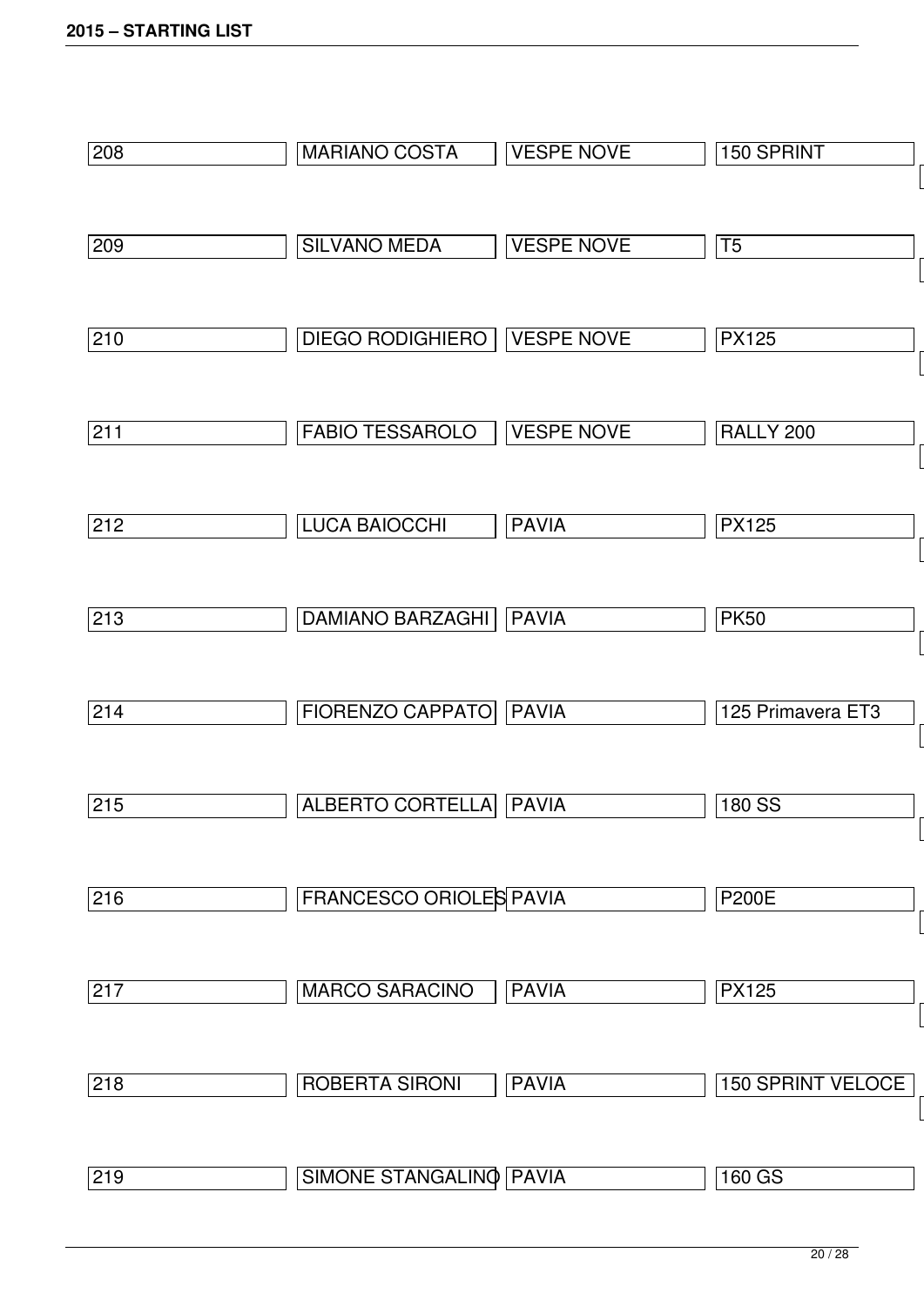| 220 | TIZIANO TIRABOSCHI   PAVIA                 | <b>PX125</b>      |
|-----|--------------------------------------------|-------------------|
| 221 | <b>DANIELE FOSCARINI</b><br><b>CHIAMPO</b> | 125 Primavera ET3 |
| 222 | ROBERTO MOLON<br><b>CHIAMPO</b>            | 125 Primavera ET3 |
| 223 | ALESSANDRO REPELE CHIAMPO                  | 125 Primavera ET3 |
| 224 | NICOLA DAL CANTO<br><b>VALDERA</b>         | <b>PX150</b>      |
| 225 | LEONARDO FERRETTI VALDERA                  | <b>PX150</b>      |
| 226 | <b>DAVID PERTICI</b><br><b>VALDERA</b>     | 125 GT            |
| 227 | FRANCO BEVILACQUA VERCELLI                 | <b>GL 150</b>     |
| 228 | <b>VERCELLI</b><br><b>MASSIMO CANTOIA</b>  | <b>P200E</b>      |
| 229 | GIOVANNI GOTTARDO VERCELLI                 | <b>P150X</b>      |
| 230 | GIOVANNI SCIARRINO VERCELLI                | <b>P200E</b>      |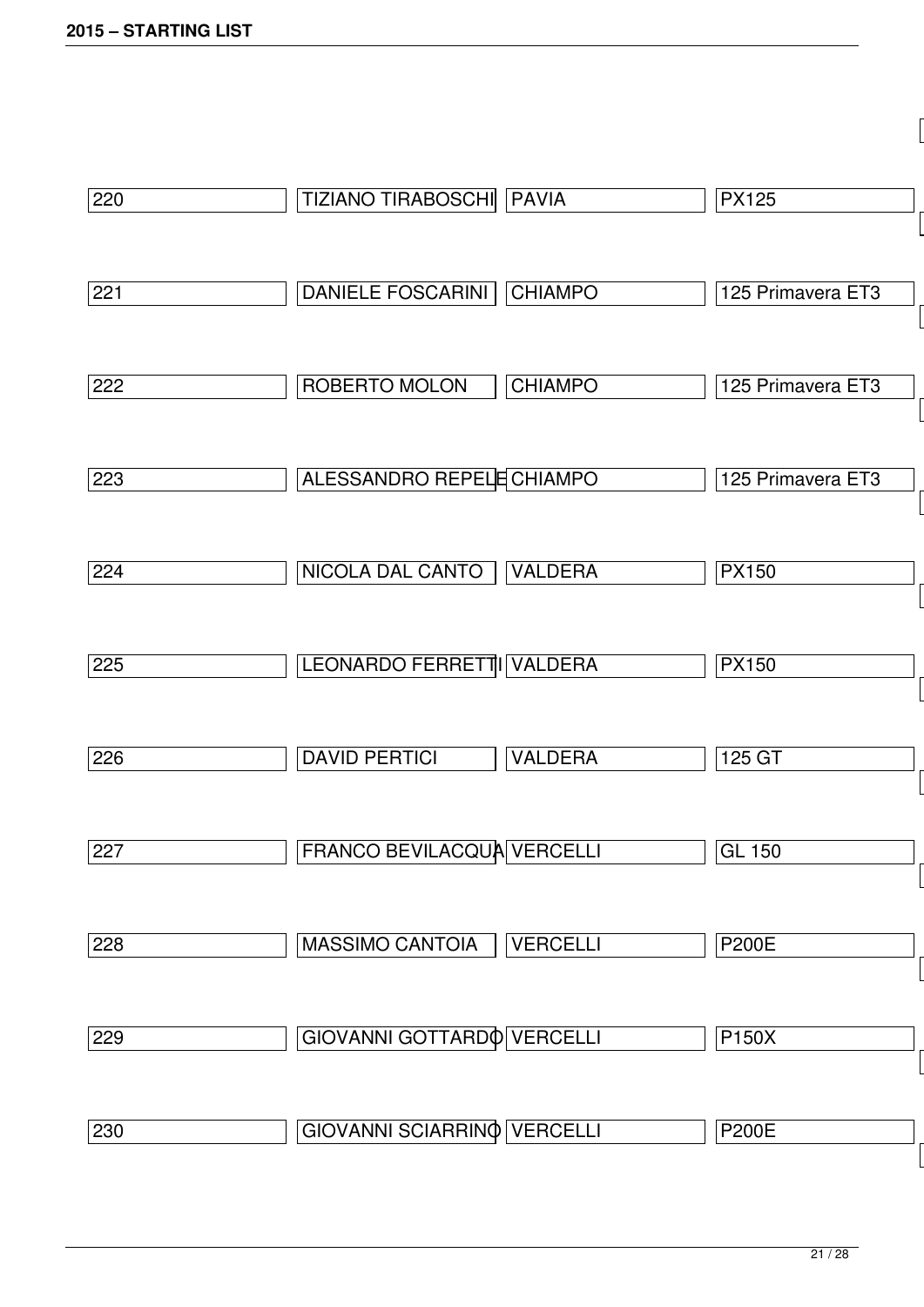| 231 | <b>LUCA CAMEIRONE</b> | <b>TORINO</b>            | 160 GS                   |
|-----|-----------------------|--------------------------|--------------------------|
|     |                       |                          |                          |
| 232 | <b>LUIGI CHIAUZZI</b> | <b>TORINO</b>            | <b>150 SPRINT VELOCE</b> |
| 233 | <b>DAVIDE CICONTE</b> | <b>TORINO</b>            | 125 TS                   |
| 234 | ALESSANDRO CUNA       | <b>TORINO</b>            | <b>125 TS</b>            |
| 235 | <b>FRANCO GOMBA</b>   | <b>TORINO</b>            | <b>180 SUPER SPORT</b>   |
| 236 | <b>ROBERTO PINNA</b>  | <b>TORINO</b>            | <b>T5 POLE POSITION</b>  |
| 237 | <b>FREDERIK ROSSO</b> | <b>TORINO</b>            | RALLY 200                |
| 238 | <b>LUCA SARDO</b>     | <b>TORINO</b>            | <b>150 SPRINT VELOCE</b> |
| 239 | <b>LUIGI SAVARINO</b> | <b>TORINO</b>            | P200E AMERICA            |
| 240 | MICHELE CATALANO      | <b>TRIESTE</b>           | RALLY 200                |
| 241 | <b>FURIO GABADI</b>   | <b>TRIESTE</b>           | <b>GS 160</b>            |
| 242 | PAOLO BATTILORI       | MONTECCHIO EMILIA PX150E |                          |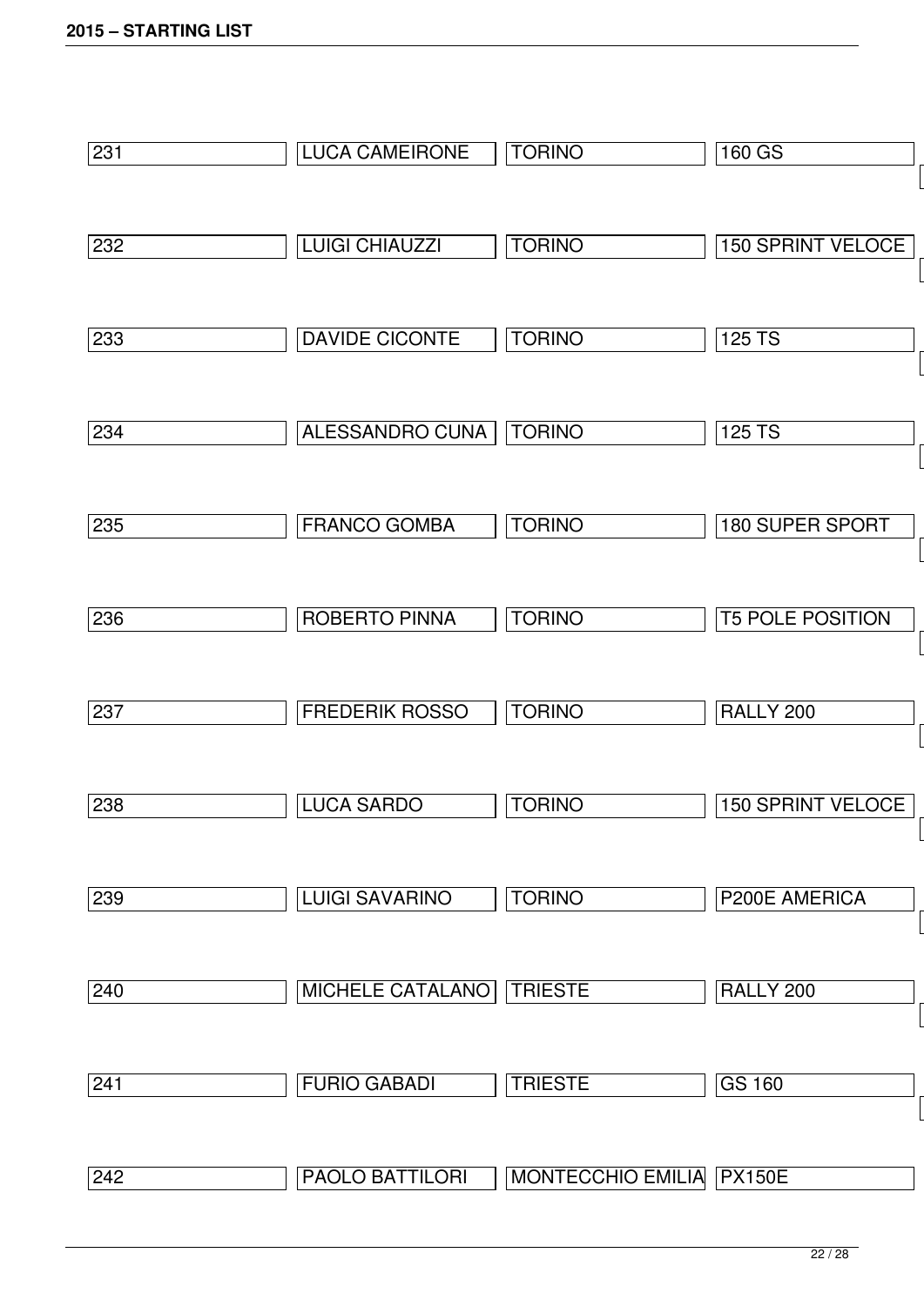| 243 | NICOLA BELTRANDO         | MONTECCHIO EMILIA 200 RALLY          |                   |
|-----|--------------------------|--------------------------------------|-------------------|
| 244 | ANDREA CAZZETTA          | MONTECCHIO EMILIA                    | <b>PX200E</b>     |
| 245 | MATTEO CODELUPPI         | <b>MONTECCHIO EMILIA</b>             | 125 Primavera ET3 |
| 246 | <b>GIUSEPPE FERRARI</b>  | <b>MONTECCHIO EMILIA</b>             | <b>P150X</b>      |
| 247 | <b>IVANO IOTTI</b>       | <b>MONTECCHIO EMILIA</b>             | <b>P200E</b>      |
| 248 | ROBERTO LUSETTI          | MONTECCHIO EMILIA                    | 125 Primavera     |
| 249 |                          | ROBERTO ORLANDIN MONTECCHIO EMILIA   | <b>PX125E</b>     |
| 250 |                          | PIERPAOLO POLLETTI MONTECCHIO EMILIA | <b>PX150E</b>     |
| 251 | <b>GIOVANNI QUARTA</b>   | MONTECCHIO EMILIA                    | 125 Primavera     |
| 252 | ROBERTO SCATOLA          | MONTECCHIO EMILIA                    | <b>PX125E</b>     |
| 253 | <b>MASSIMILIANO ALOI</b> | <b>BULCIAGO</b>                      | 125 Primavera     |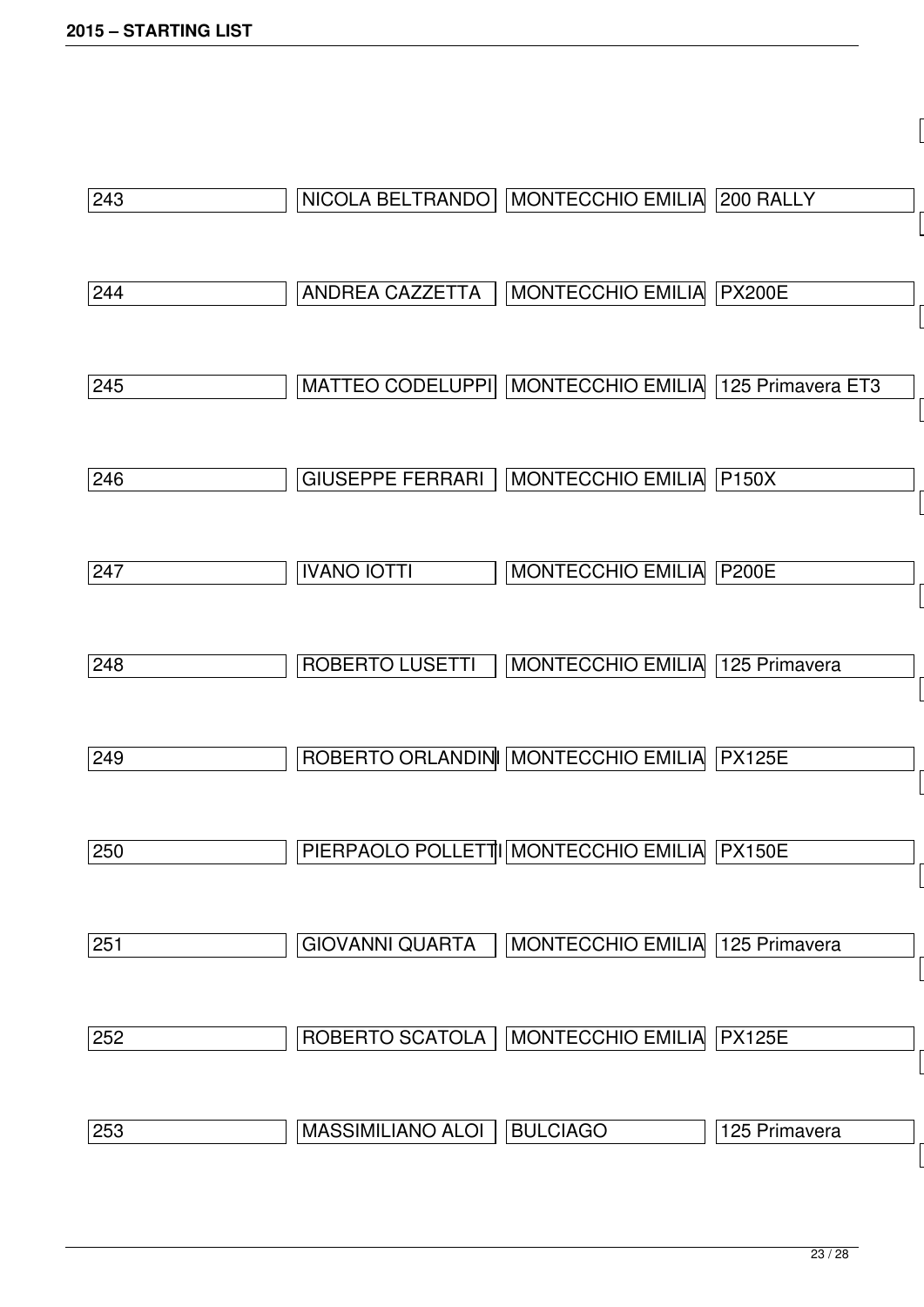| 254 | <b>GIUSEPPE CAZZANIGA BULCIAGO</b>  |                   | RALLY 200       |
|-----|-------------------------------------|-------------------|-----------------|
| 255 | <b>IVAN REDAELLI</b>                | <b>BULCIAGO</b>   | <b>50 SPEC.</b> |
| 256 | <b>ANDREA GANDINI</b>               | <b>BARDOLINO</b>  | <b>GTS 300</b>  |
| 257 | <b>THOMAS SEEBACHER BARDOLINO</b>   |                   | <b>PX150</b>    |
| 258 | MASSIMO CHIABORELLVIGEVANO          |                   | RALLY 200       |
| 259 | PIERGIUSEPPE GARIN VIGEVANO         |                   | <b>PX150</b>    |
| 260 | <b>DAVIDE CARRADORI</b>             | <b>PESCANTINA</b> | 50 SPECIAL      |
| 261 | <b>MASSIMO GROBBERIO PESCANTINA</b> |                   | 150 GL          |
| 262 | <b>ROBERTO PIGHI</b>                | <b>PESCANTINA</b> | <b>P200E</b>    |
| 263 | <b>MATTEO PINEDA</b>                | <b>PESCANTINA</b> | <b>PX200E</b>   |
| 264 | <b>LUCA RIDOLFI</b>                 | <b>PESCANTINA</b> | 50N             |
| 265 | NICOLO' SCARAVONATPESCANTINA        |                   | <b>PX150E</b>   |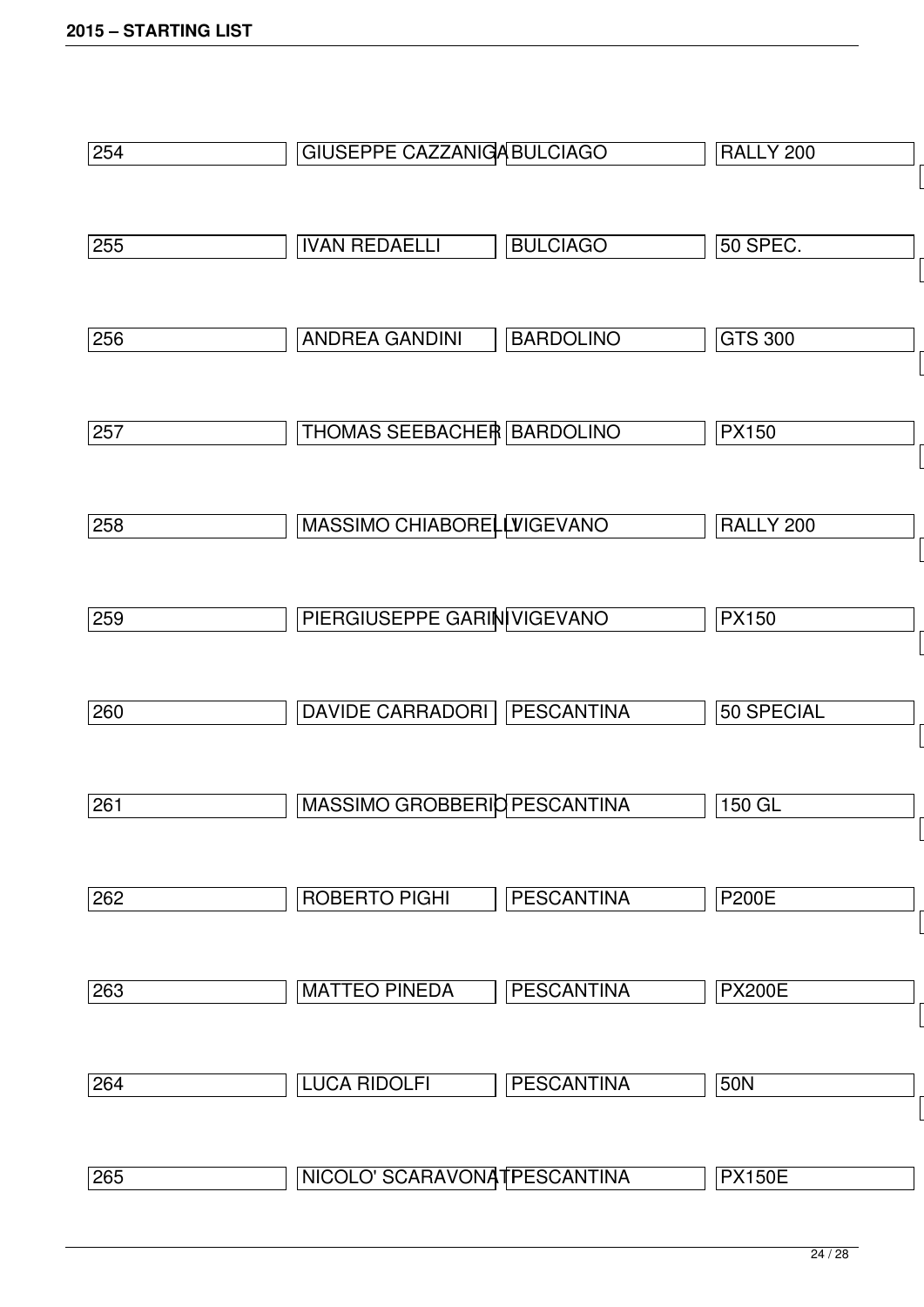| 266 | ALESSANDRO VALLENARESCANTINA |                   | <b>PX200E</b>        |
|-----|------------------------------|-------------------|----------------------|
| 267 | PAOLO ZANOLLI                | <b>PESCANTINA</b> | <b>PX125</b>         |
| 268 | MASSIMILIANO GUIDARAALEGGIO  |                   | <b>P200E</b>         |
| 269 | <b>MARCO POLATO</b>          | <b>VALEGGIO</b>   | P125X                |
| 270 | <b>NICOLA POLATO</b>         | <b>VALEGGIO</b>   | <b>SPRINT VELOCE</b> |
| 271 | <b>ALEX M-RIMBAU</b>         | <b>CHIARI</b>     | 75 PK S Elestart     |
| 272 | STEFANO PAGANOTTI CHIARI     |                   | <b>PX 125 E Arc.</b> |
| 273 | PIETRO MARCHETTI             | <b>CHIARI</b>     | <b>P200E</b>         |
| 274 | GIAMBATTISTA VEZZOLCHIARI    |                   | SPRINT 150           |
| 275 | <b>IVAN COCCHETTI</b>        | <b>CHIARI</b>     | 125 Primavera        |
| 276 | <b>MARCELLO MAGRI</b>        | <b>CHIARI</b>     | <b>P200E</b>         |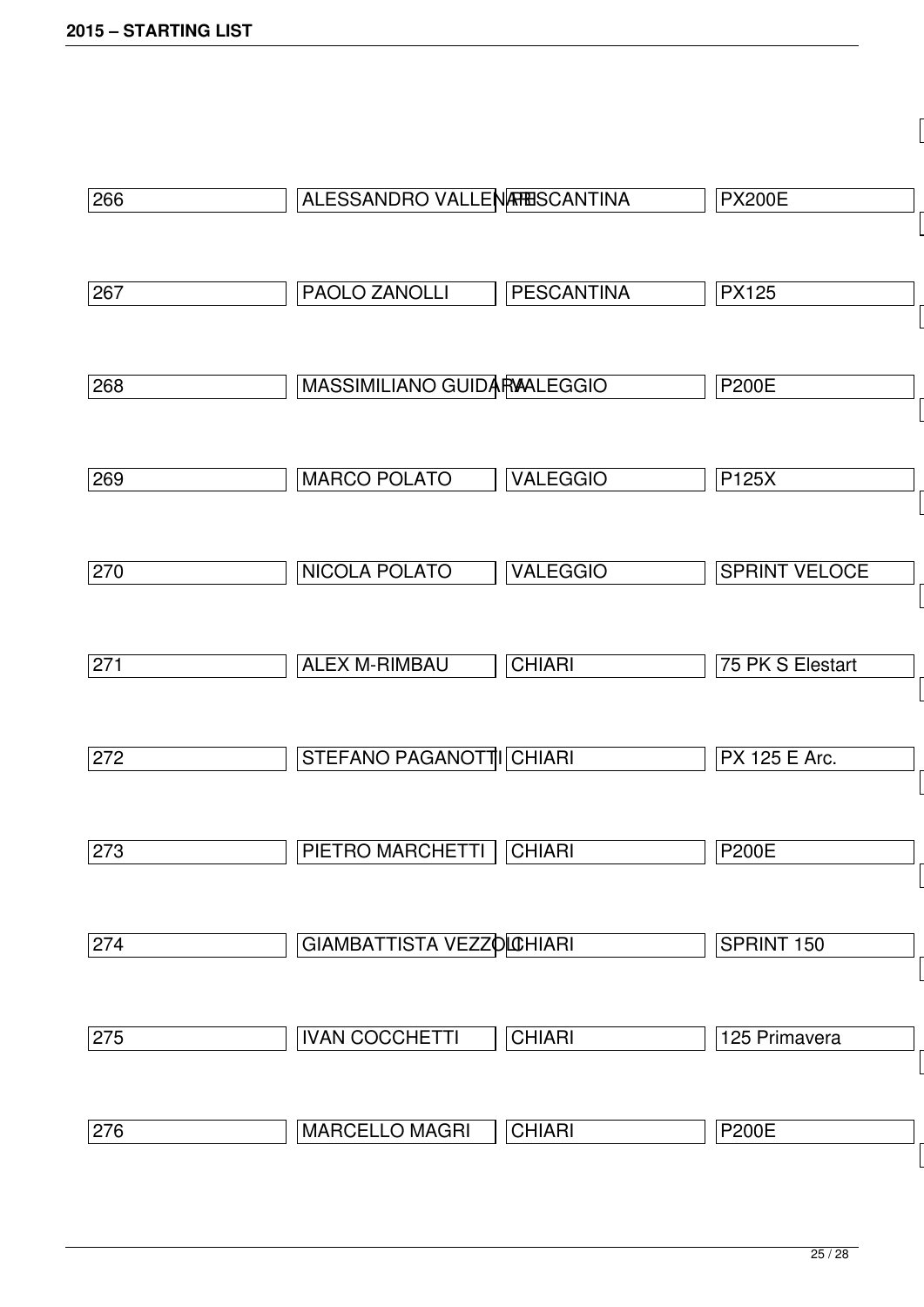| 277 | NARCISIO PAGANOTTI CHIARI        |               | <b>GTS 300</b>       |
|-----|----------------------------------|---------------|----------------------|
|     |                                  |               |                      |
| 278 | <b>TIZIANO RAVAGNA</b>           | <b>CHIARI</b> | RALLY 200            |
|     |                                  |               |                      |
| 279 | <b>MARCO RIGAMONTI</b>           | <b>CHIARI</b> | GT 125               |
|     |                                  |               |                      |
| 280 | <b>MARCO MARINI</b>              | <b>CHIARI</b> | <b>PX 150 E</b>      |
|     |                                  |               |                      |
| 281 | <b>ANTONIO ONGER</b>             | <b>CHIARI</b> | RALLY 180            |
|     |                                  |               |                      |
| 282 | <b>VALERIO PIETROBONI CHIARI</b> |               | RALLY 180            |
|     |                                  |               |                      |
| 283 | <b>LINDA PIETROBONI</b>          | <b>CHIARI</b> | <b>GS 160</b>        |
|     |                                  |               |                      |
| 284 | <b>EMANUELE AGOSTI</b>           | <b>CHIARI</b> | <b>PX 200 E</b>      |
|     |                                  |               |                      |
| 285 | <b>DAVIDE PALINI</b>             | <b>CHIARI</b> | 125 Primavera ET3    |
|     |                                  |               |                      |
| 286 | <b>EMANUELE GRITTI</b>           | <b>CHIARI</b> | PX 200 E Arc. Elest. |
|     |                                  |               |                      |
| 287 | STEFANO GOZZINI                  | <b>CHIARI</b> | 125 TS               |
|     |                                  |               | <b>PX 125 E</b>      |
| 288 | ALESSANDRO GOZZIN CHIARI         |               |                      |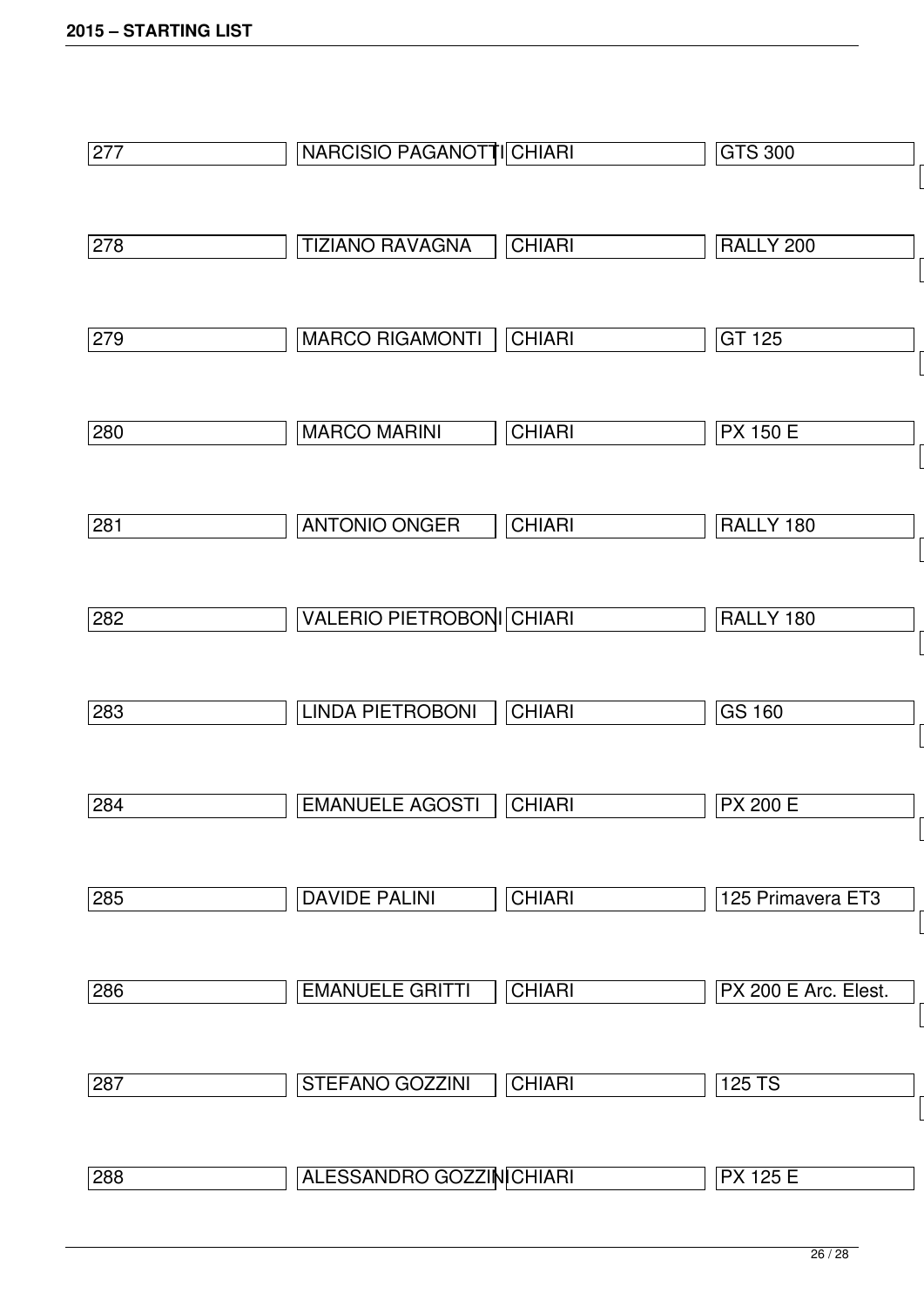| 289 | PAOLO ATZORI                     | <b>CHIARI</b>     | 125 Primavera ET3 |
|-----|----------------------------------|-------------------|-------------------|
| 290 | <b>NICOLA LONATI</b>             | <b>CHIARI</b>     | 125 Primavera     |
| 291 | <b>FILIPPO STERLI</b>            | <b>CHIARI</b>     | 125 Primavera     |
| 292 | <b>GIANANGELO GRASS CHIARI</b>   |                   | 50 Special        |
| 293 | <b>ANDREA GECELE</b>             | <b>CHIARI</b>     | 125 Primavera     |
| 294 | <b>IVO LARCHER</b>               | <b>CHIARI</b>     | <b>PX 150</b>     |
| 295 | <b>ETTORE PROIETTI CHECGIARI</b> |                   | <b>PK 125 ETS</b> |
| 296 | <b>ALAN PROIETTI CHECCEHIARI</b> |                   | T <sub>5</sub>    |
| 297 | <b>ANGELO CIBIN</b>              | <b>SEI GIORNI</b> | <b>P200E</b>      |
| 298 | <b>CRISTIANO CURZI</b>           | <b>SEI GIORNI</b> | FL2 125           |
|     |                                  |                   |                   |
| 299 | <b>GIORGIO LONGO</b>             | <b>SEI GIORNI</b> | <b>PX150</b>      |